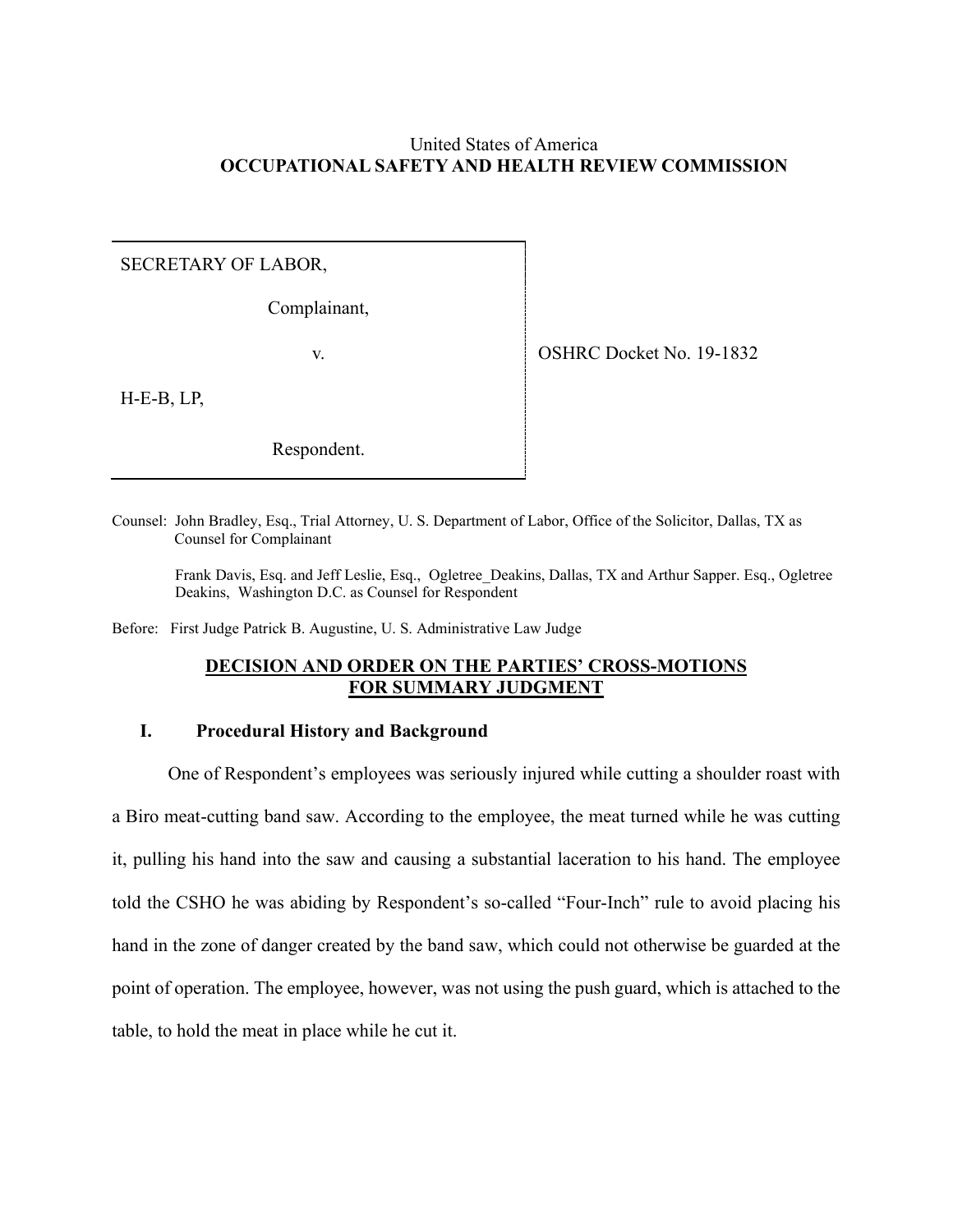Complainant initiated an inspection in response to the incident described above. During its inspection, Complainant discovered Respondent had been previously cited four times for laceration and amputation injuries its employees suffered while using a meat-cutting band saw. Based on its inspection, Complainant issued to Respondent a willful citation under 29 C.F.R. § 1910.212(a)(3)(iii) ("section 212(a)(3)(iii)"), because Respondent failed to provide its employees with proper tools or equipment to prevent their hands from contacting the point of operation or entering the danger zone. *Resp't Motion for Summary Judgment* at Ex. A.

At the close of discovery, each party moved for summary judgment claiming they were entitled to judgment as a matter of law.<sup>[1](#page-1-0)</sup> Respondent contends Complainant cited a standard that does not apply because it does not mandate the use of hand tools but instead institutes requirements for those tools if they are used. Complainant, on the other hand, contends the cited standard explicitly requires the use of hand tools under the set of facts presented here, which involves a piece of machinery whose point of operation cannot be feasibly guarded. Respondent seeks to vacate the citation, claiming the plain language of the standard requires it. Complainant, on the other hand, asserts the citation—from applicability to characterization—should be affirmed in its entirety as a matter of law.

The crux of this case is the proper meaning of section  $212(a)(3)(iii)$ . Based on the undisputed facts and the analysis provided below, the Court finds the standard does not apply, nor was it violated, as a matter of law. The plain language of the standard does not require the use of hand tools, as argued by Complainant, but only mandates they be "such as to permit easy handling of material without the operator placing a hand in the danger zone" and that they can only be used

<span id="page-1-0"></span><sup>1.</sup> Respondent styled its motion as "Motion for Judgment on the Pleadings or, in the Alternative, Motion for Summary Judgment". Because Respondent submitted evidence in support of its motion, it is *de facto* considered a motion for summary judgment. *See* Fed. R. Civ. P. 12(d). Motions for Judgment on the pleadings are limited to the four corners of the pleadings themselves. *Id.*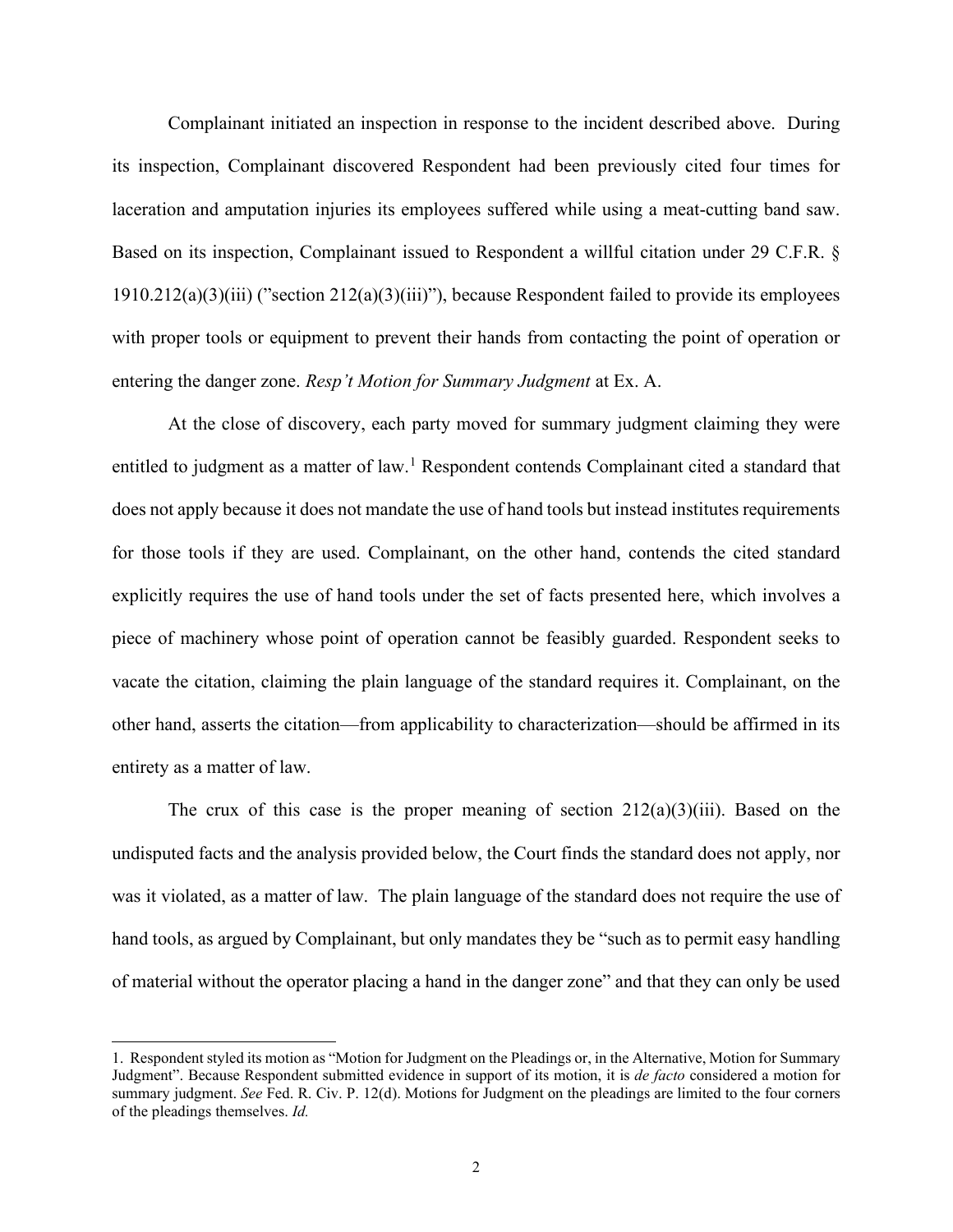to supplement protection already required by 29 C.F.R. § 1910.212(a)(3)(ii) ("section  $212(a)(3)(ii)$ "). This understanding of the standard is supported by decisions of the Commission and Fifth Circuit Court of Appeals, to which this case could be appealed, and Complainant's own guidance documents, which highlight the way in which the tools discussed in section  $212(a)(3)(iii)$ supplement the primary guarding requirement but give no indication whatsoever such tools are mandatory. Further, as illustrated in Complainant's own guidance documents, the Court also finds the "tool" to which Complainant refers is not a tool as understood by section  $212(a)(3)(iii)$  but is instead a guard subject to the requirements of section 212(a)(3)(ii). Accordingly, Citation 1, Item 1 shall be VACATED.

#### **II. Stipulations and Jurisdiction**

Based on the Complaint and Answer submitted in this case, the parties have submitted to the Commission's jurisdiction over this proceeding under  $\S$  10(c) of the Occupational Safety and Health Act, 29 U.S.C. § 659(c) ("Act"). *See Resp't Motion for Summary Judgment* at Ex. B & C. Further, Respondent admitted it is an employer engaged in a business affecting commerce within the meaning of § 3(5) of the Act, 29 U.S.C. § 652(5). *Id. B*ased on the above, the Court finds it has jurisdiction over this matter pursuant to section  $10(c)$  of the Act. Further, the Court finds it has jurisdiction over this matter under section 10(c) by the timely filing of a Notice of Contest by Respondent. *Id.* The Court further finds Respondent was an employer engaged in business and commerce affecting interstate commerce within the meaning of section 3(3) and 3(5) of the Act.29 U.S.C. §§ 652(3) and (5).

#### **III. Summary Judgment Standard**

Summary judgment is appropriate if the pleadings, the discovery and disclosure materials on file, and any affidavits show there is no genuine issue as to any material fact and the movant is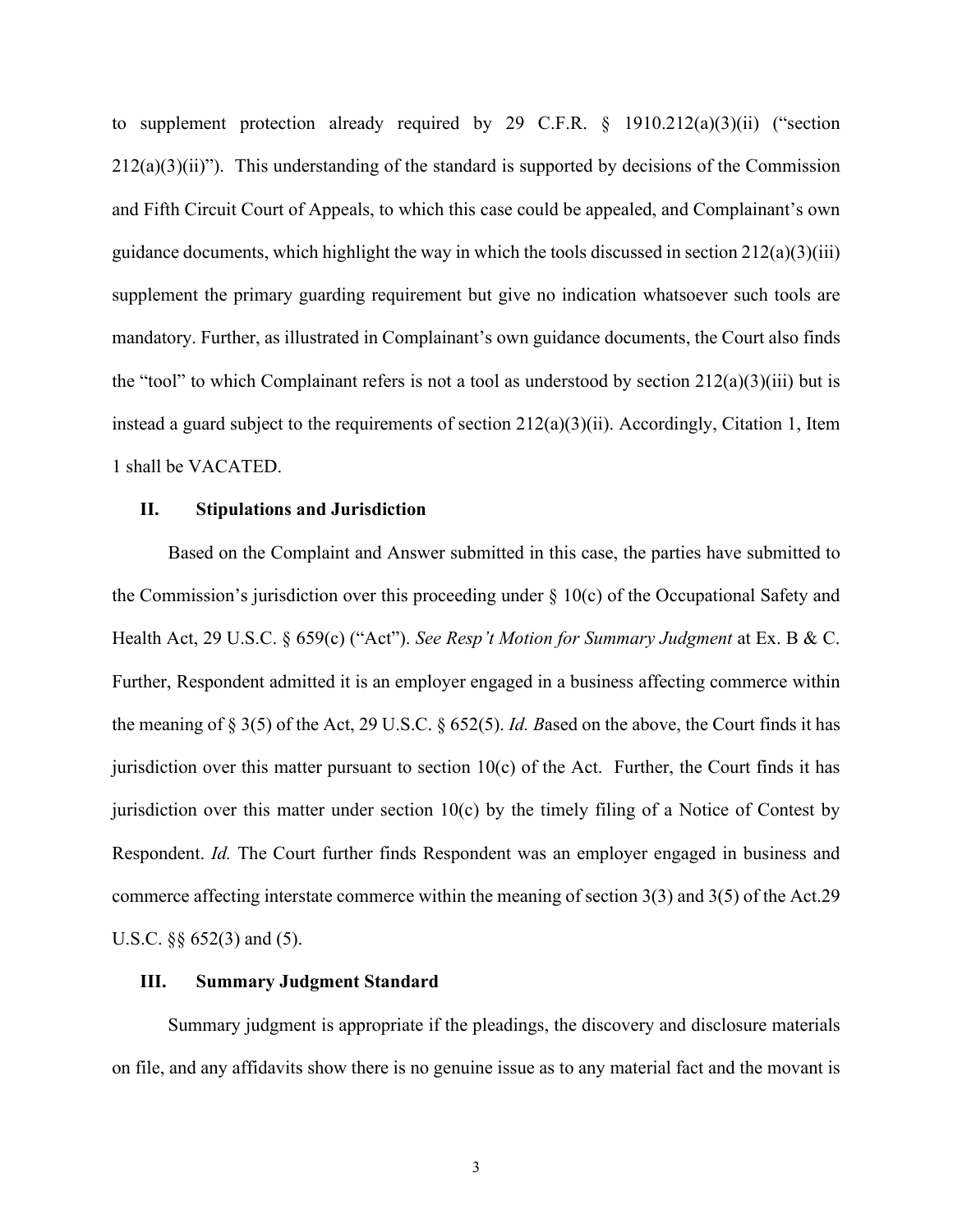entitled to judgment as a matter of law. *See* Fed. R. Civ. P. 56. The Supreme Court has held a party seeking summary judgment always bears the initial responsibility of informing the court of the basis for its motion and demonstrating the absence of a genuine issue of material fact as to the issue(s) raised. *Celotex Corp. v. Catrett*, 477 U.S. 317, 323 (1986). A fact is material only if it might affect the outcome of the case, and thus precludes the entry of summary judgment. *Anderson v. Liberty Lobby, Inc.*, 477 U.S. 242, 248 (1986).

In deciding a motion for summary judgment, the Court is required to resolve all ambiguities, and credit all factual inferences that could rationally be drawn, in favor of the nonmoving party. *Id*. at 255. If there is any evidence in the record from which a reasonable inference in favor of the nonmoving party can be drawn, summary judgment is improper. *Celotex*, 477 U.S. 317. Conversely, if a review of the entire record could not lead a rational trier of fact to find for the nonmoving party, there is no genuine issue for trial and summary judgment is appropriate. *Matsushita Elec. Ind. Co. Ltd. v. Zenith Radio Corp*., 475 U.S. 574, 586 (1986). The judge's function in summary judgment cases is to determine whether there are genuine, material, disputed issues for trial; it is not to weigh the evidence. *Anderson*, 477 U.S. at 249; *see also St. Luke's Methodist Hosp. v. Thompson*, 182 F. Supp. 2d 765 (N.D. Iowa 2001), *aff'd*, 315 F.3d 984 (8th Cir. 2003) (where litigants concurrently pursue summary judgment, each motion must be evaluated independently to determine whether there exists genuine dispute of material fact and whether movant is entitled to judgment as matter of law).

## **IV. Discussion and Analysis**

As stated above, Respondent contends Complainant cannot, as a matter of law, prove its *prima facie* case. Specifically, Respondent argues Complainant cannot prove either that the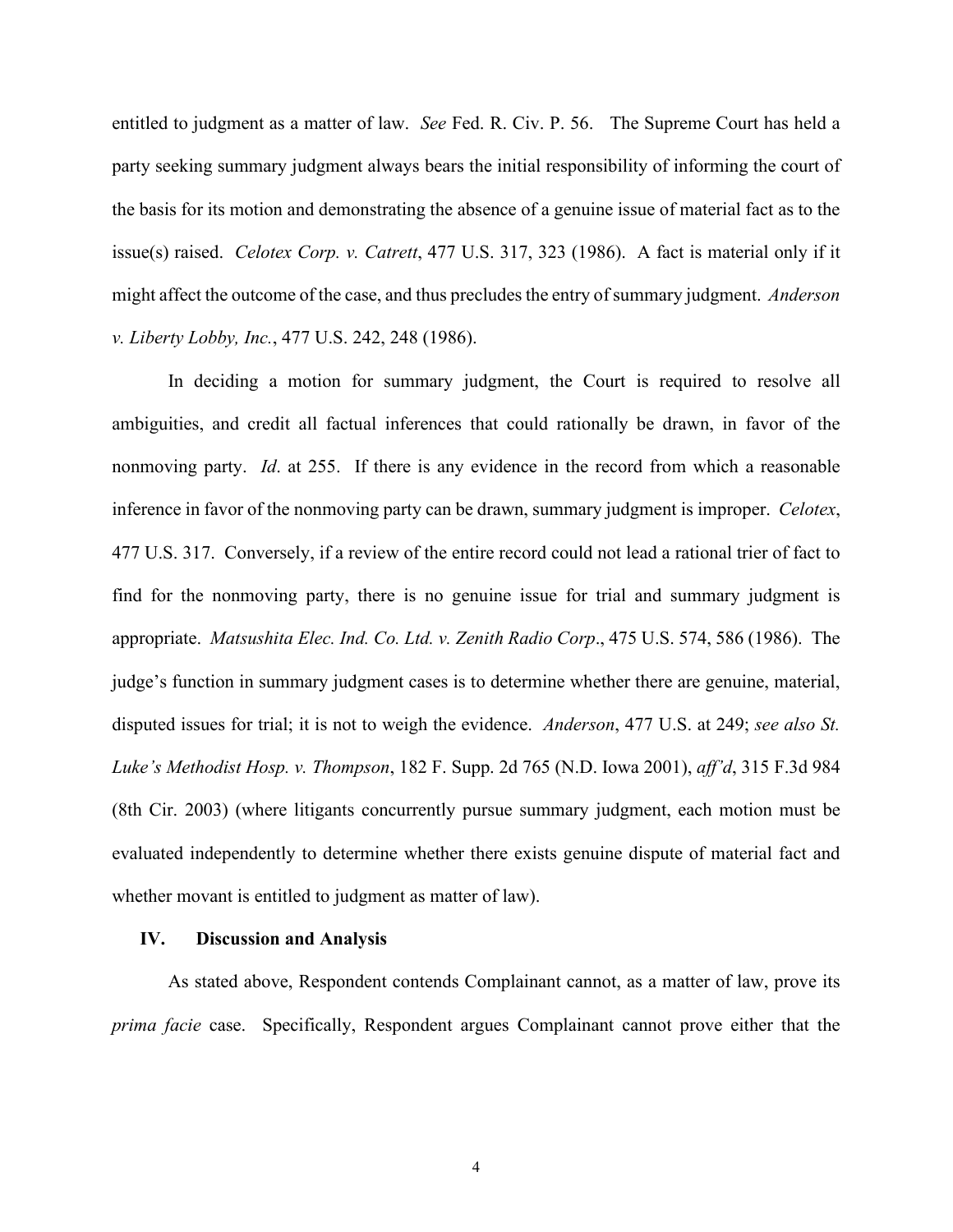standard applies or that it was violated.<sup>[2](#page-4-0)</sup> Essentially, Respondent contends the plain language of section 212(a)(3)(iii) only mandates what is required *if* hand tools are used to feed or remove stock from a machine with an exposed point of operation. Complainant, on the other hand, argues the standard requires the use of hand tools when there is no feasible guarding mechanism for a machine's point of operation.

The Court agrees with Respondent for three reasons. First, the plain language of the cited standard is clear its application is contingent on the decision whether to use hand-feeding tools and is not mandatory in and of itself. Second, Commission and circuit court decisions support this reading of the cited standard. Finally, Complainant's own interpretive and guidance materials not only illustrate the non-mandatory nature of the cited standard but also indicate Complainant is being inconsistent by referring to the push guard attached to the Biro band saw as a hand-feeding tool subject to the requirements of section  $212(a)(3)(iii)$ .

## **i. Plain Language**

Complainant alleged a willful violation in Citation 1, Item 1 as follows:

29 CFR 1910.212(a)(3)(iii): Special hand tools for placing and removing material(s) was [sic] not provided to permit easy handling of material without the operator placing a hand in the danger zone.

At this workplace, employees cutting meat with a vertical band saw were not provided adequate tool(s) and/or equipment to prevent their hands from contracting [sic] the point of operation or entering the danger zone.

## *Citation and Notification of Penalty* at 6.

While the foregoing is how Complainant characterizes the requirements of section

 $212(a)(3)(iii)$ , the actual language of the cited standard is as follows:

Special hand tools for placing and removing material shall be such as to permit easy handling of material without the operator placing a hand in the danger zone. Such

<span id="page-4-0"></span><sup>2.</sup> Respondent also asserts multiple other bases upon which summary judgment can be granted; however, since the Court finds these two elements sufficient to vacate the citation, it need not address the remaining bases.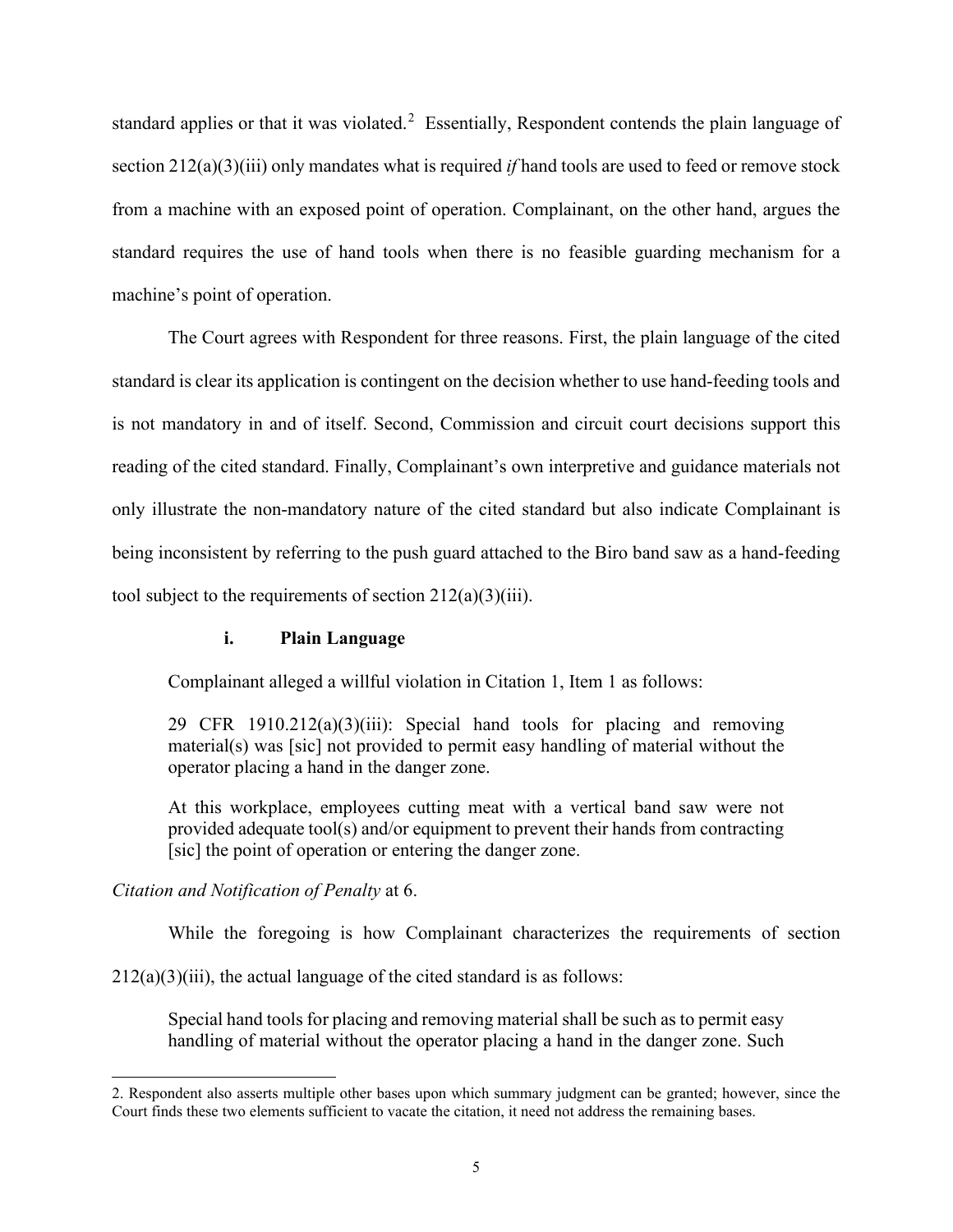tools shall not be in lieu of other guarding required by this section, but can only be used to supplement protection provided.

*See* section 212(a)(3)(iii). Complainant contends this language explicitly requires the use of special hand tools if the point of operation cannot be feasibly guarded. The Court finds this is a generous interpretation of the standard. Interestingly, Complainant does not appear to suggest he is engaging in interpretation at all; rather, it appears Complainant believes the plain language of the standard requires the use of special hand tools. Because the Court finds otherwise, a review of the proper analysis of regulatory interpretation is appropriate.

 The first step in ascertaining the meaning of a standard is the language of the provision. If there is no ambiguity in the provision, "[t]hen the regulation just means what it means—and the court must give it effect, as the court would any law." *Kisor v. Wilkie*, 139 S. Ct. 2400, 2415 (2019). "[I]f there is only one reasonable construction of a regulation—then a court has no business deferring to any other reading, no matter how much the agency insists it would make more sense. Deference in that circumstance would "permit the agency, under the guise of interpreting a regulation, to create *de facto* a new regulation." *Id.* (citing *Christensen v. Harris County*, 529 U.S. 576, 588 (2000)). The determination of whether an ambiguity exists is not limited to a reading of the standard itself, but also requires the court to exhaust the traditional tools of construction, including the text, structure, and history of the disputed regulation. *Id.* (citing *Chevron U.S.A. Inc. v. National Resources Defense Council, Inc.*, 467 U.S. 837 (1984)).

First off, the Court finds there are two mandates within the cited standard: (1) special hand tools "shall be such as to permit easy handling of material without the operator placing a hand in the danger zone", and (2) special hand tools "shall not be in lieu of other guarding required by this section". Section 212(a)(3)(iii). Neither of those mandates indicate when or even whether special hand tools are required to be used in the first instance. In other words, the language of the standard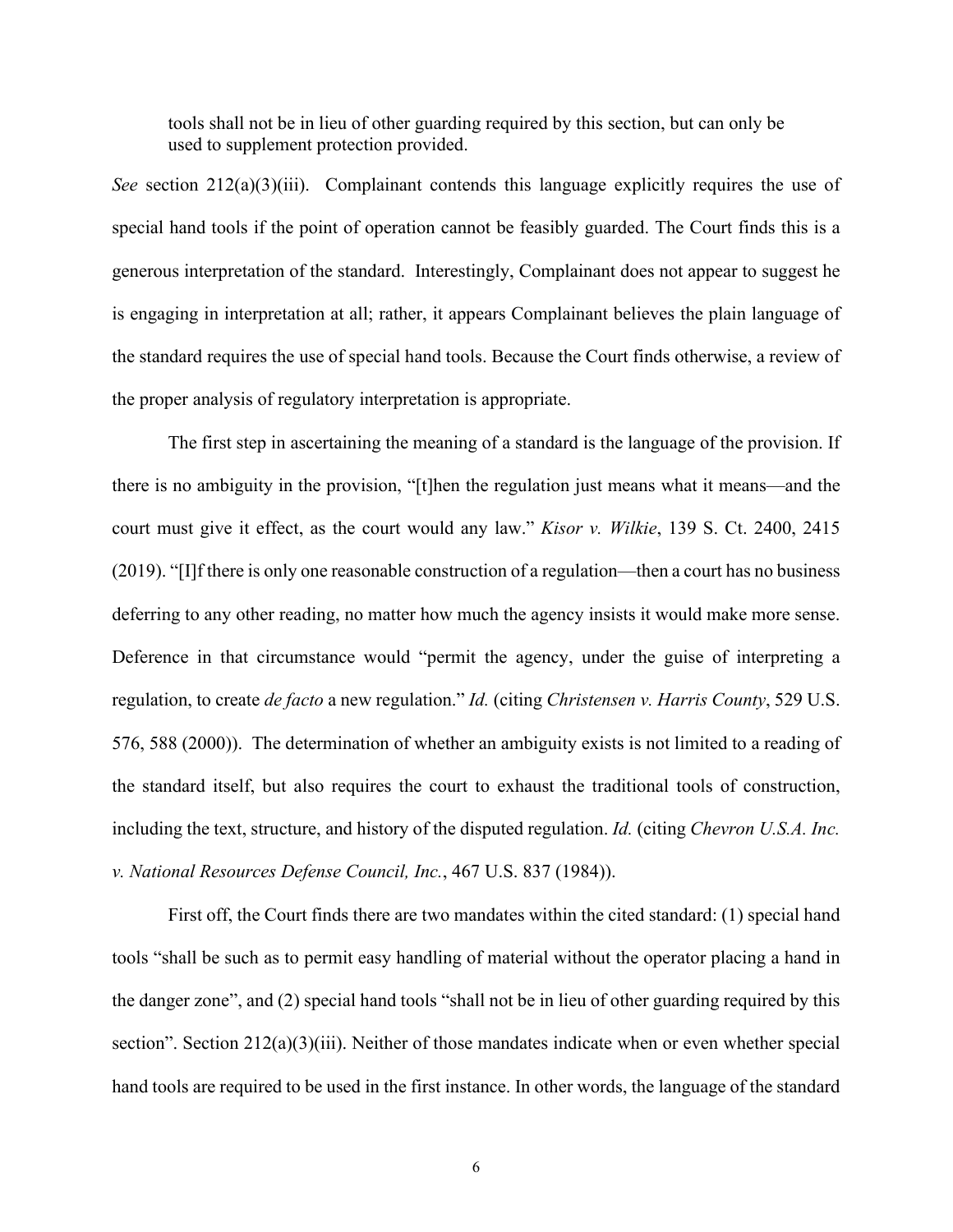does not say, "Special hand tools *shall* be used when point of operation guarding is not feasible, etc." Instead, the standard indicates requirements for the design of the tools and a prohibition against using those tools as an alternative to the safeguarding mandated by section  $212(a)(3)(ii)$ . It says nothing about the use of such tools being mandatory under any circumstances.

Indeed, when compared to section  $(a)(3)(ii)$  and other standards under 29 C.F.R. §

1910.212 ("section 212"), the conditional nature of section  $212(a)(3)(iii)$  $212(a)(3)(iii)$  $212(a)(3)(iii)$  becomes clearer.<sup>3</sup> The

other standards under section 212 all follow a similar pattern:

**1910.212(a)(1): "**One or more methods of machine guarding *shall be provided* to protect the operator and other employees in the machine area from hazards such as those created by point of operation  $\dots$  " (emphasis added)

**1910.212(a)(2):** "Guards *shall be affixed to the machine* where possible and secured elsewhere if for any reason attachment to the machine is not possible. (emphasis added)

**1910.212(a)(3)(ii):** "The point of operation of machines whose operation exposes an employee to injury, *shall be guarded*." (emphasis added)

**1910.212(a)(4):** "Revolving drums, barrels, and containers *shall be guarded* by an enclosure which is interlocked with the drive mechanism, so that the barrel, drum, or container cannot revolve unless the guard enclosure is in place. (emphasis added)

**1910.212(a)(5):** "When the periphery of the blades of a fan is less than seven (7) feet above the floor or working level, the blades *shall be guarded*." (emphasis added)

**1910.212(b):** "Machines designed for a fixed location *shall be securely anchored* to prevent walking or moving." (emphasis added)

Each of the foregoing standards either imparts a blanket requirement that equipment shall be

guarded, or the standard indicates the conditions under which a guard or other protective measure

shall be required. Section  $212(a)(3)(iii)$ , on the other hand, is more like the second sentence of

section 212(a)(2), which states, "The guard shall be such that it does not offer an accident hazard

<span id="page-6-0"></span><sup>3.</sup> Although the standard is not explicitly expressed in the conditional "if", the Court uses the term 'conditional' because, as will be discussed later with regard to applicable case law, other courts have also seen the requirements of section (a)(3)(iii) as conditioned upon whether special hand tools were used. *See Southern Hens*, 930 F.3d 667 (5th Cir, 2019).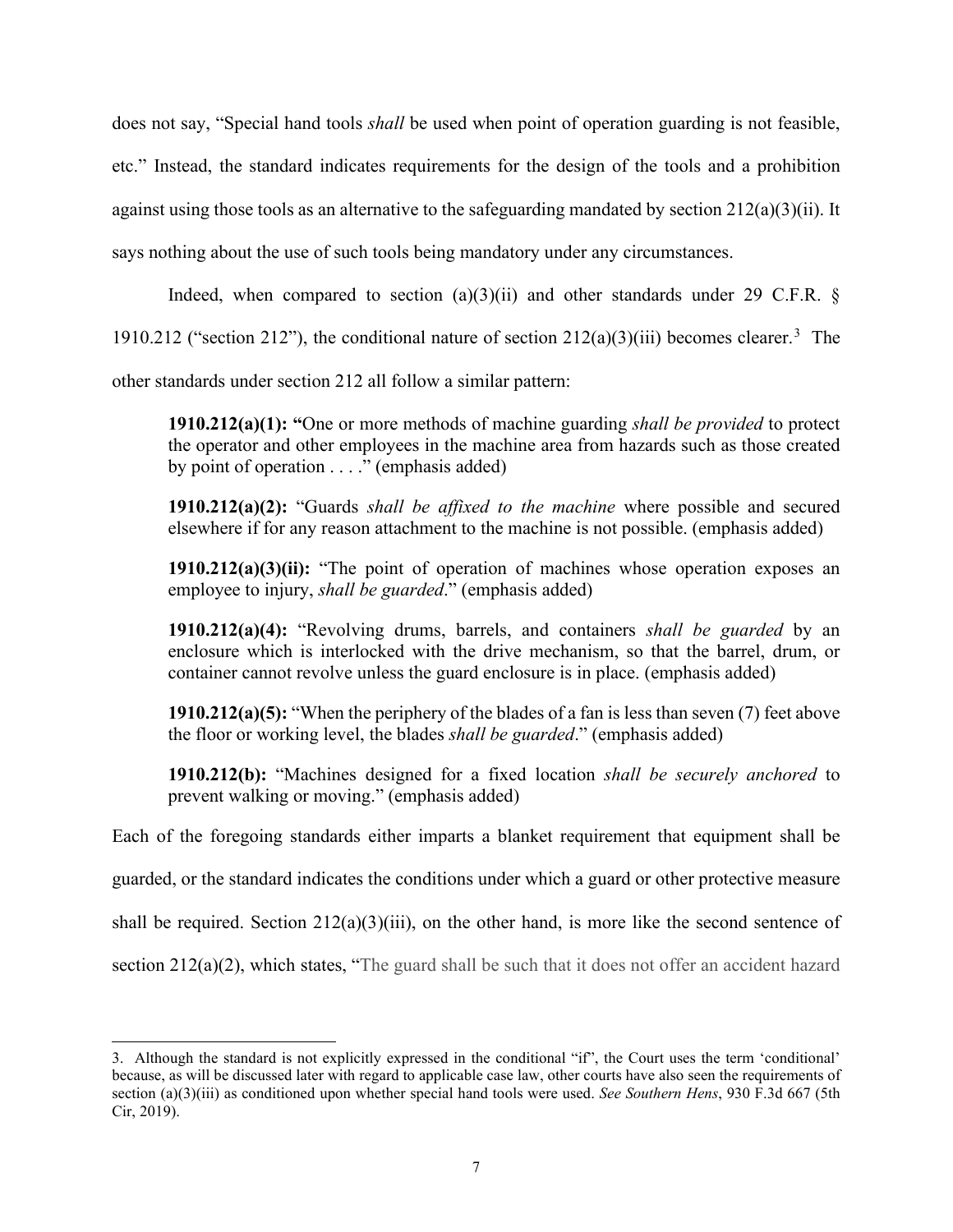in itself." Both section  $212(a)(3)(iii)$  and the second sentence of section  $212(a)(2)$  discuss how the hand tools and guards "shall be"—i.e., their condition or function—but neither mandates the use of hand tools or guards.

The second sentence of the cited standard only serves to bolster the plain meaning of the first sentence. It states, "Such tools shall not be in lieu of other guarding required by this section, but can only be used to supplement protection provided." Section 212(a)(3)(iii). The first clause of the second sentence indicates the primacy of section  $212(a)(3)(ii)$ , which is the "other guarding required by this section", and specifically excludes special hand tools as being sufficient to provide the necessary protection. The second clause indicates such tools can only be used as a supplement to the guards required by section  $212(a)(3)(ii)$ . Just like the first sentence of section  $212(a)(3)(iii)$ , there is nothing in the second sentence requiring the use of special hand tools. Regardless of whether requiring the use of hand tools would be an intuitive and logical next step after being unable to feasibly comply with the primary guarding standard, the language of the standard simply does not impart such a requirement, nor can such a requirement be reasonably read into otherwise clear language. Instead, the term "supplement" indicates the purpose of such tools—to provide protection in addition to what is required and "can only be used" for that purpose. *Id.* Again, there is nothing mandatory about the second sentence of  $(a)(3)(iii)$  save for the standard's prohibition of using such tools as a substitute for a guard. The phrase "can only be used" connotes permission to use hand tools for a limited purpose but does not indicate their use is required.

When read as a whole, and in conjunction with the other standards under section 212, the Court finds the meaning of section  $212(a)(3)(iii)$  to be clear. There is nothing in the standard that requires the use of special tools; instead, there are only requirements for how a special tool should protect the employee and that such a tool cannot be used as an alternative to the primary guarding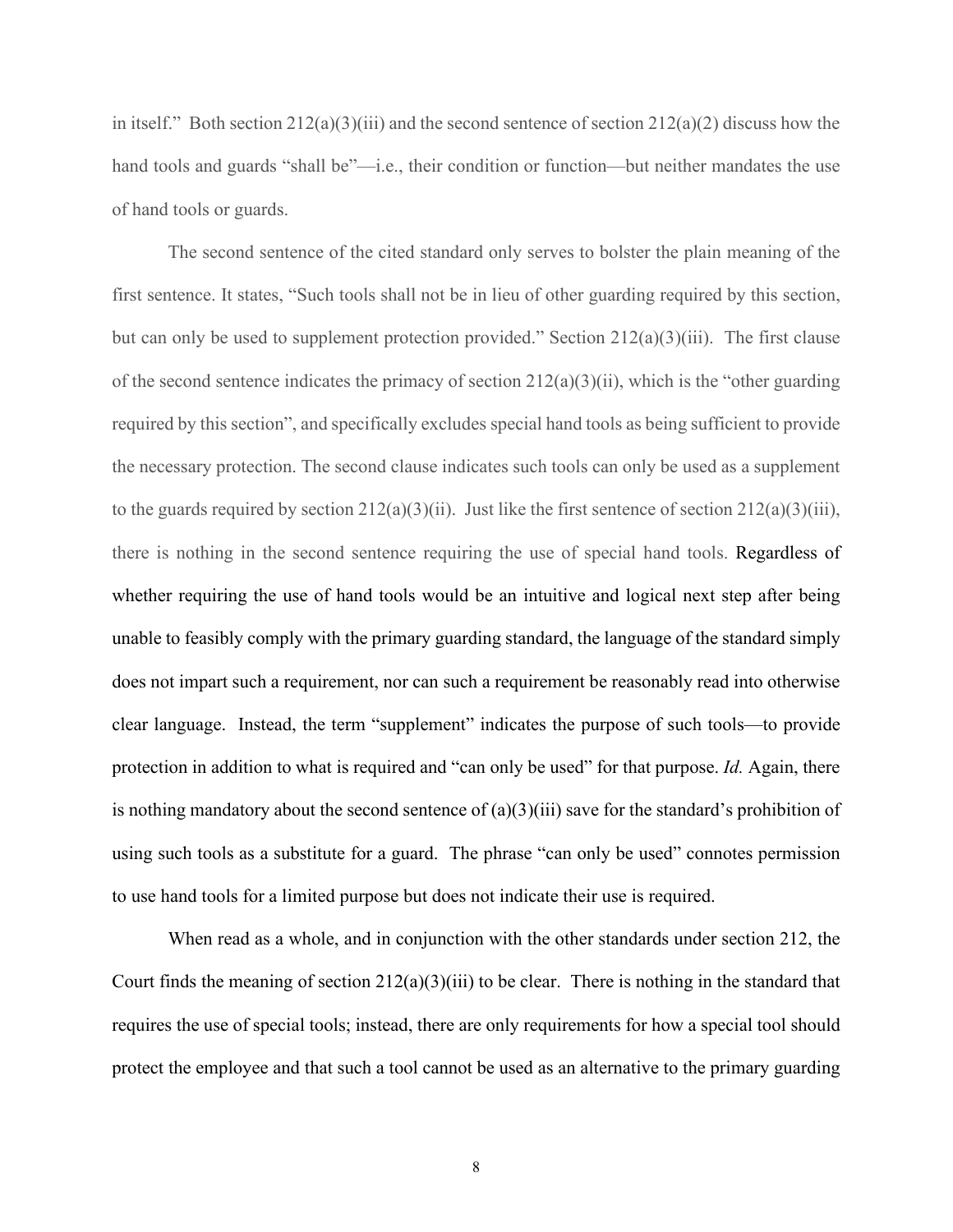required by section 212(a)(3)(ii). Every other standard uses "shall" to indicate when/where a guard is required. *See generally* section 212. In some instances, the standard indicates a condition—i.e., when a fan's blades are less than 7 feet above the floor—for a guard to be required. *See id.* § 1910.212(a)(5). In others, the standard indicates what to do if compliance cannot be achieved using the prescribed method. *See id.* § 1910.212(a)(2). The same is true for a parallel standard under § 1910.213(i), which governs the guarding requirements for woodcutting bandsaws, specifically. In each of the three subparagraphs all the standards' requirements were expressed using the word "shall". *See id.* § 1910.213(i).

As illustrated above, and discussed in more detail in the next section, the primary guarding requirements are sections  $212(a)(1)$  &  $(a)(3)(ii)$ . There is no conditional or exceptional language within those standards and yet Complainant has historically recognized the inability to guard a point of operation in all instances and, thus, developed interpretive workarounds, including guarding by distance, to account for pieces of equipment, such as a bandsaw, that cannot be guarded at the point of operation. *See* Safeguarding Equipment and Protecting Workers from Amputations, OSHA 3170 (2001), *available at* www.osha.gov. Complainant indicated as much in its Response to Respondent's *Motion*, when it argues that a special hand tool "completes" the guarding process. Insofar as special hand tools complete the guarding process, we are not talking about the requirements of section  $212(a)(3)(iii)$ ; instead, we are discussing alternative methods, other than a traditional "guard", to comply with sections 212 (a)(1) and (a)(3)(ii). Guarding by distance "completes" the guarding process in a similar, if not identical, fashion: Complainant permits manipulating a piece of stock by hand on a machine with an unguarded point of operation so long as the stock being worked upon is sufficiently long to provide an adequate distance buffer between the point of operation and an employee's hand. *See id*.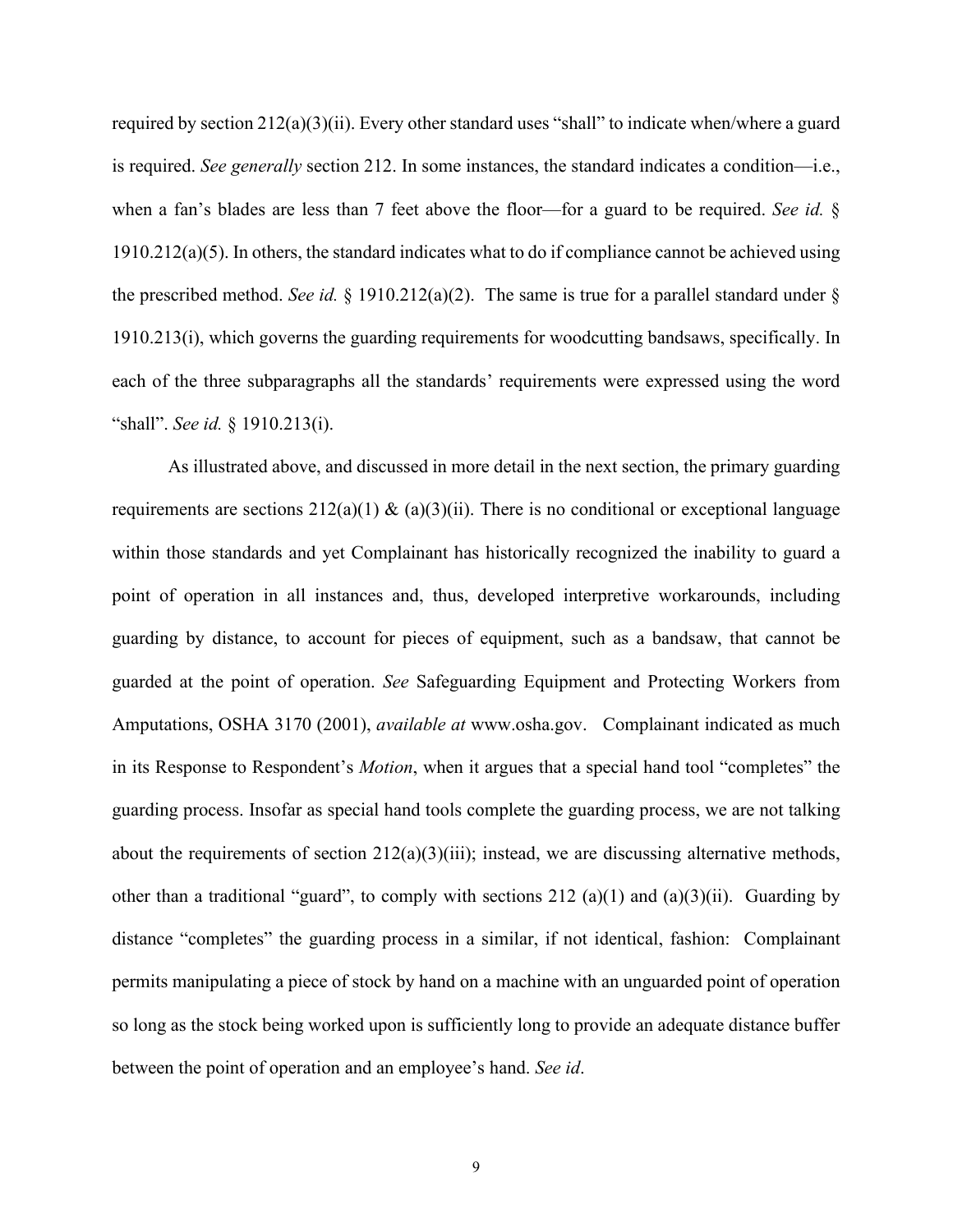Perhaps this is due to the breadth of the primary guarding standard—section  $212(a)(1)$  which discusses "guarding methods" that appear to run the gamut from actual barriers to devices designed to keep your hands out of the danger zone by how they operate or by killing power to the machine. See 29 C.F.R. § 1910.212(a)(1). This is how Complainant reads the standard, as its own guidance indicates "guarding by location or distance and by feeding methods" are "other methods" to safeguard machines. *See* Safeguarding Equipment and Protecting Workers from Amputations, OSHA 3170 (2001), *available at* www.osha.gov. Indeed, this understanding appears in Complainant's Response, wherein Complainant recognizes there are alternative methods by which *guarding* can be completed. *See Compl't Response to HEB's Motion for Summary Judgment* at 9. Citing the guidance previously mentioned by the Court, Complainant points out the alternative scenarios under which distance, hand tools, or simple guarding might be ways for an employer to achieve (or "complete") compliance with its guarding obligation under either section 212(a)(1) or section 212(a)(3)(ii). *Id.*

This understanding of "alternative" methods of guarding, as it were, lends support to the plain reading of section 212(a)(3)(iii), discussed above. The plain language of the cited standard does not mandate the use of special hand tools as a general proposition or under a set of specified circumstances but only mandates what they must achieve if they are used. The bigger requirement, or "shall" as it were, under section  $212(a)(3)(iii)$  is the prohibition against using special hand tools as the sole method of guarding.

Contrary to Complainant's assertion, Respondent is not arguing the foregoing methods are unnecessary or otherwise not required under certain circumstances. What Respondent is arguing is that paragraph section  $212(a)(3)(iii)$  is not the method by which to hold it accountable. Instead, as the plain language, supplemented by Complainant's own interpretations and guidance,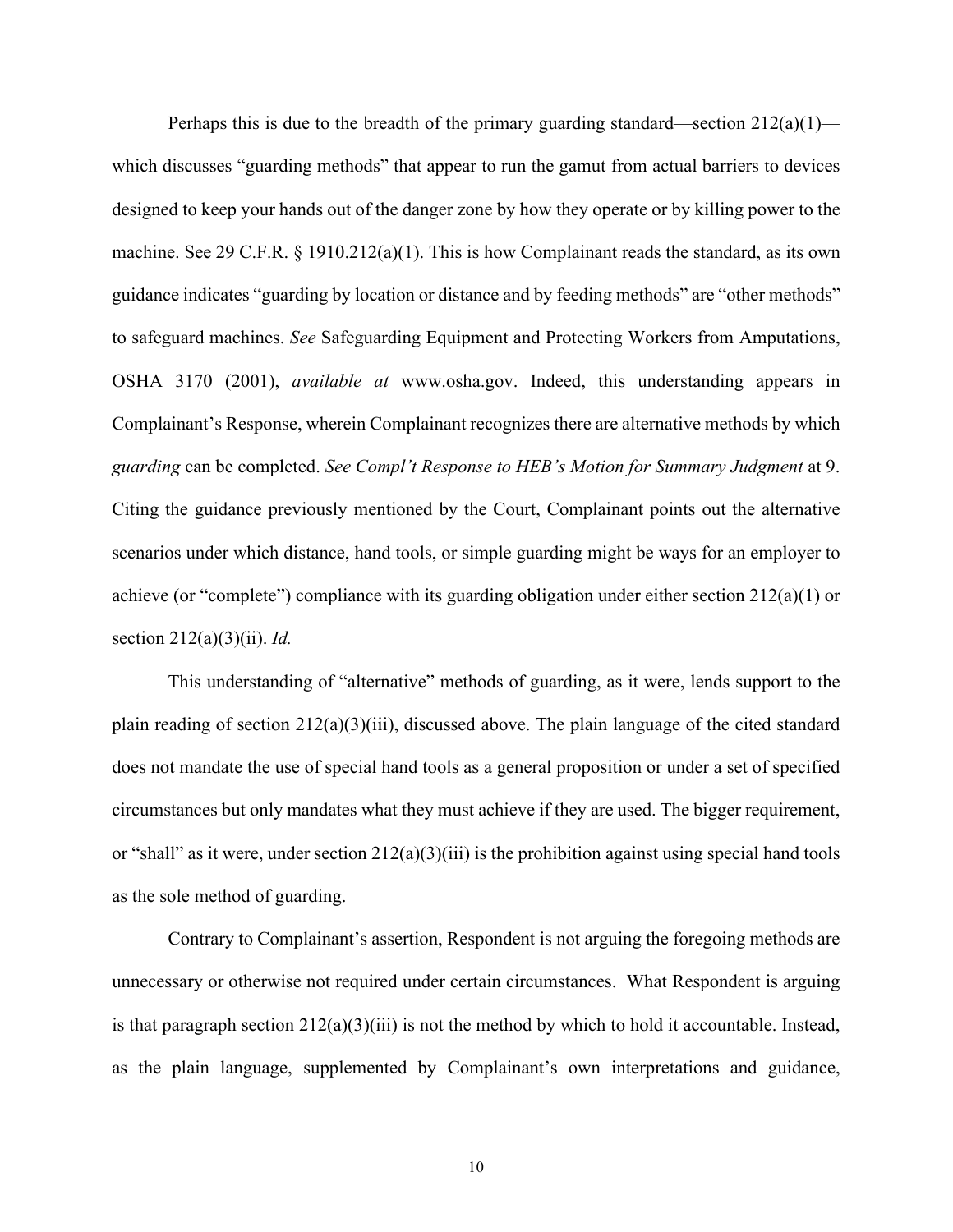indicates, section  $212(a)(3)(iii)$  merely requires any tool used to feed or retrieve stock to/from the point of operation to be adequate for its purpose and prohibits such a tool from being the sole method of guarding a point of operation. The tools discussed in section  $212(a)(3)(iii)$  may be used when literal compliance with section  $212(a)(3)(ii)$  is not fully achievable, but that does not mean an employer is no longer obligated to comply with the guarding requirements of the standard. The appropriate vehicle for liability would be sections  $212(a)(1)$  or  $(a)(3)(ii)$ , depending on whether the term "guard" as used in section  $212(a)(3)(ii)$  includes the guarding methods referenced in section 212(a)(1) and expanded upon in Complainant's "Safeguarding Equipment" guidance.

Based on the foregoing, the Court finds the requirements of section 212(a)(3)(iii) are clear based on the text and structure of the provision. The Court's citation to Complainant's guidance only serves to show Complainant's published materials support this conclusion. While section  $212(a)(3)(iii)$  has mandatory elements, its purpose is to serve as a means through which guarding under sections  $212(a)(1)$  or  $(a)(3)(ii)$  is completed or supplemented, not as a directive to use those means.

#### **ii. Case Law**

The foregoing reading is supported by both the Commission and Fifth Circuit Court of Appeals, both of whom have characterized section  $212(a)(3)(iii)$  as conditional upon the actual use of special hand tools. While Complainant suggests the Commission views section 212(a)(3)(iii) as commanding the use of special hand tools, the case upon which he relies was issued by an ALJ, which has no binding effect on this Court. Nonetheless, the Court shall discuss all cases – those cited by the parties and others identified by the Court – to both illustrate the Court's and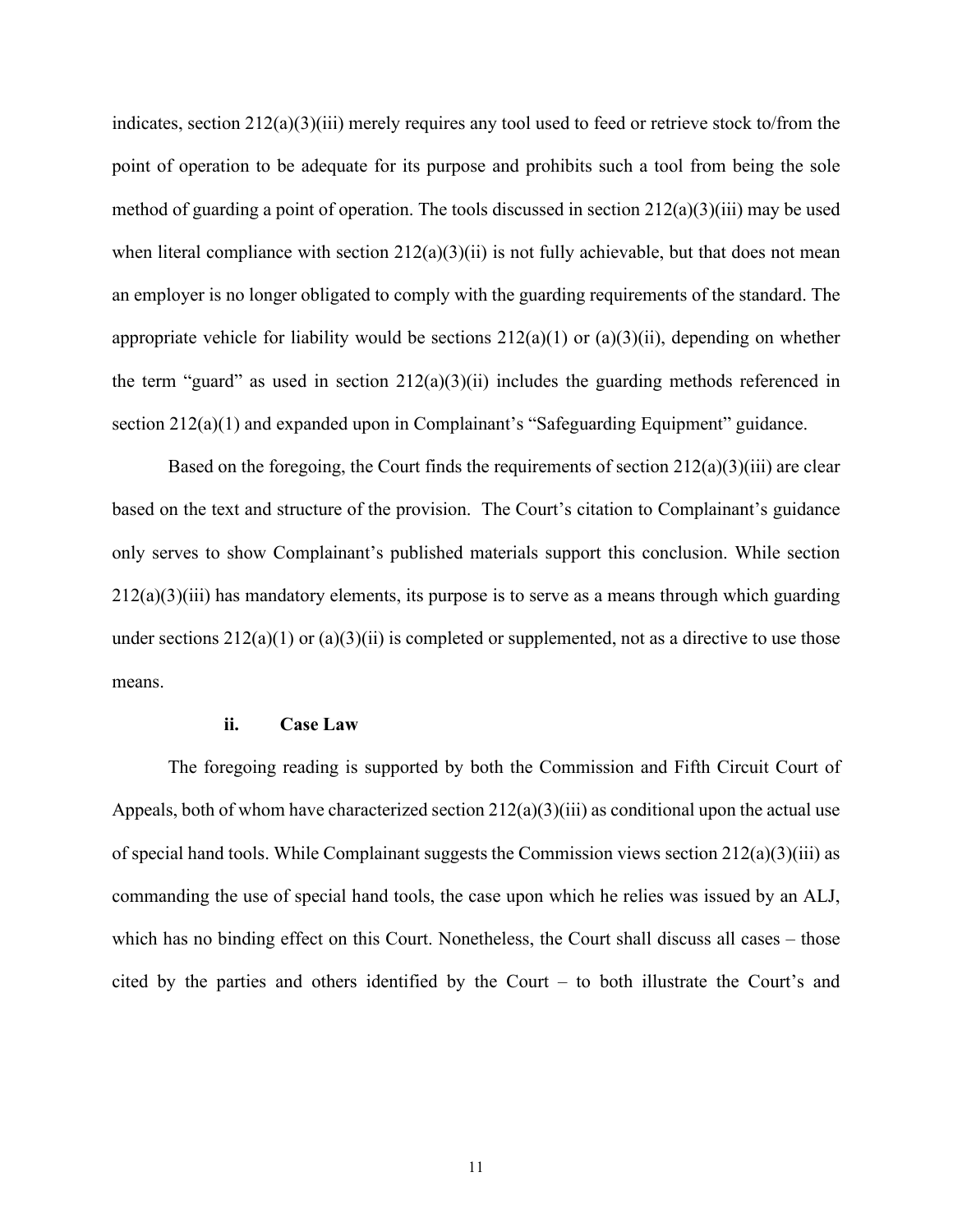Respondent's reading of the standard is correct and the courts have been fairly consistent in their treatment of the standard since it was first promulgated.<sup>[4](#page-11-0)</sup>

In *Garrison & Associates, Inc.*, the Commission was asked whether an employer was properly cited under section 212(a)(3) for failing to provide point of operation guarding on its two press brakes. *See* 3 BNA OSHC 1110 (No. 4235, 1975). An employee was observed forming a piece of metal with his hands next to the point of operation, which was not guarded, though holding tools were provided. At the hearing OSHA argued the press brakes could be guarded by position, an area guard, dual controls, or a work rest. *Id.* The ALJ found the company could not possibly provide point of operation guarding and vacated the violation. The Commission reversed, holding guarding by position could be accomplished using the tools provided by the employer to hold small pieces of metal.<sup>[5](#page-11-1)</sup> For all intents and purposes, the facts of that case were nearly identical to those presented here insofar as Respondent supplies its employees with a "tool"[6](#page-11-2) that may or may not be used. In either case, the operative question was whether guarding, as required by section  $212(a)(3)(ii)$ , and permitted by section  $212(a)(3)(iii)$ , had been provided.

In *Diebold*, the Commission was confronted with a similar problem—the employer claimed impossibility of compliance with section 212(a)(3)(ii) on a press brake. *See* 3 BNA OSHC 1897 (No. 6767 *et al*, 1976), *rev'd on other grounds*, 585 F.2d 1327 (6th Cir. 1978). The Commission recognized, at least in the case of press brakes, literal compliance with section

<span id="page-11-0"></span><sup>4.</sup> In fact, the standard was promulgated as part of the initial tranche of National Consensus and/or established Federal standards brought over when the Act was first passed. Thus, not only has it been an established standard for nearly 50 years, but it has very little in the way of explanatory preamble. *See* Occupational Safety and Health Standards, 36 Fed. Reg. 10466 (May 29, 1971).

<span id="page-11-1"></span><sup>5.</sup> This was not only the position of the Commision, but also appears to be the interpretation espoused by OSHA at trial.

<span id="page-11-2"></span><sup>6.</sup> The Court uses quotation marks to note its disagreement with Complainant's contention that the push plate in question is a special handtool as described in section  $212(a)(3)(iii)$ . Rather, as will be discussed later in the section on Complainant's guidance and interpretations, the Court finds the push plate is, in fact, a guard under the definition provided by the standard and as indicated in the various diagrams included in Complainant's guidance materials.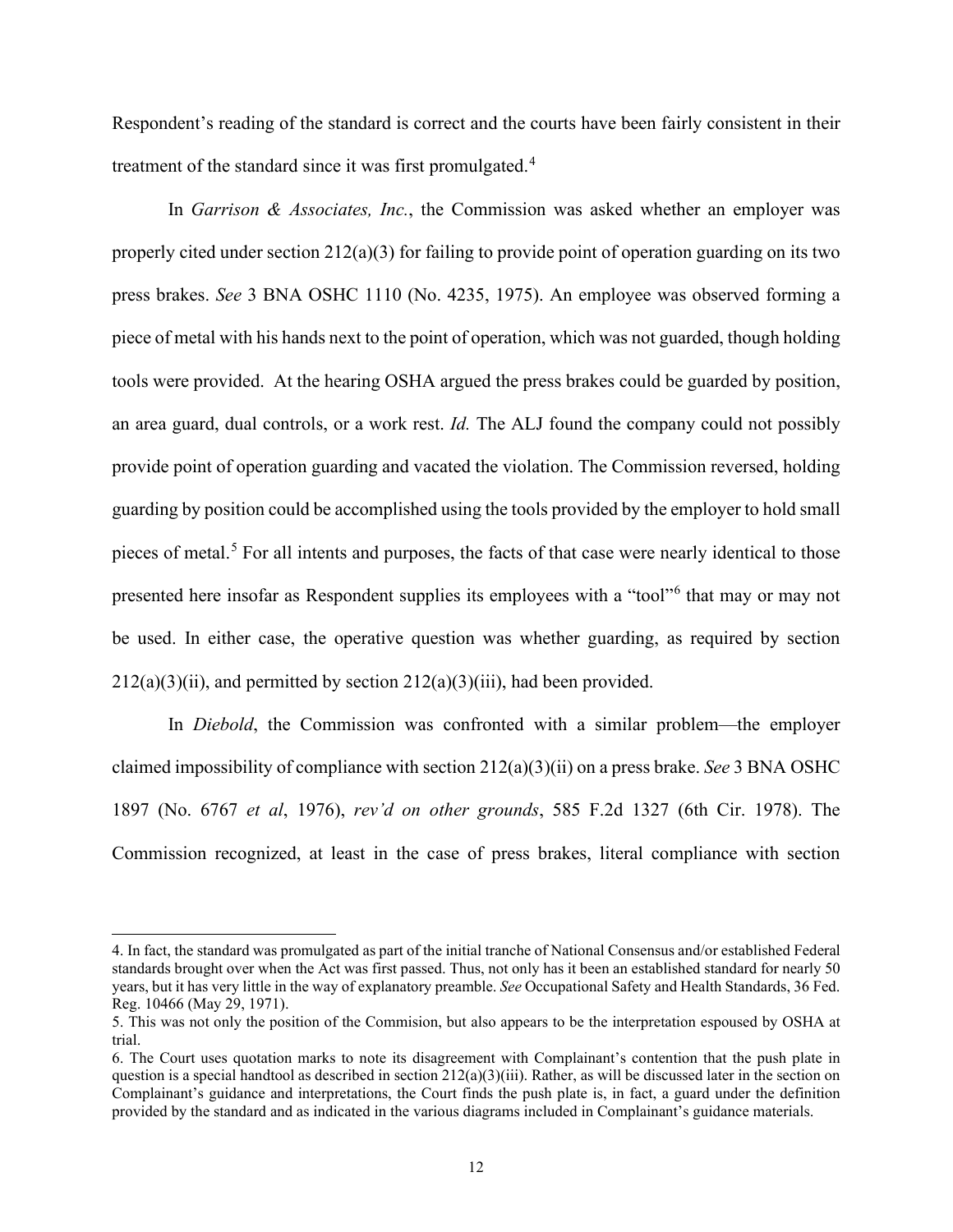212(a)(3)(ii) would not be possible and cited to *Garrison*, *supra* and another case, wherein it held compliance with section  $212(a)(3)(ii)$  "can be achieved by means such as hand tools and work rests which keep the hands of employees at a safe distance from the point of operation." *Id.* Consistent with the Court's analysis on the plain language of the cited standard, the Commission noted:

To the extent that these decisions were predicated on the inability of the employers to use guarding devices, they are not inconsistent with 29 C.F.R. § 1910.212(a)(3)(iii), which provides that hand tools may only supplement, and not substitute for, the guarding devices required by  $\S$  1910.212(a)(3)(ii). Indeed, Complainant has recognized that, in the case of press brakes, guarding devices cannot always be used. He has therefore, since this case was tried and argued, adopted the policy that the inability of an employer to use a guarding device on a press brake shall be considered a de minimis violation if hand tools or other means are used to maintain a safe distance between the operator's hands and the point of operation.12 This enforcement policy is for all practical purposes consistent with our decisions.<sup>13</sup>

*Id.* (citing OSHA Field Information Memorandum #75–46, CCH E.S.H.G. para. 9915 (July 17,

1975) (emphasis in original). In other words, not only did the Commission read the requirements of section 212(a)(3)(iii) as conditional and a method by which compliance could be achieved with section  $212(a)(3)(ii)$ , but Complainant published guidance consistent with that understanding. In fact, it appears Complainant published a field memorandum indicating that "if hand tools or other means are used to maintain a safe distance" then the violation would be considered *de minimis*. *Id.*  If the use of hand tools qualified merely as a *de minimis* violation of section  $212(a)(3)(ii)$  under Complainant's own, albeit old,<sup>[7](#page-12-0)</sup> policy, the Court has a hard time taking seriously his attempts to suggest the use of hand tools is somehow mandatory.

<span id="page-12-0"></span><sup>7.</sup> While the *Diebold* case is old, it is also worth noting the standard at issue has been around even longer, without any revision. Although Complainant has updated its guarding guidance since that time, as will be discussed below, the guidance both now and in the past use permissive language in describing the use of hand tools and at no time indicate their use is required.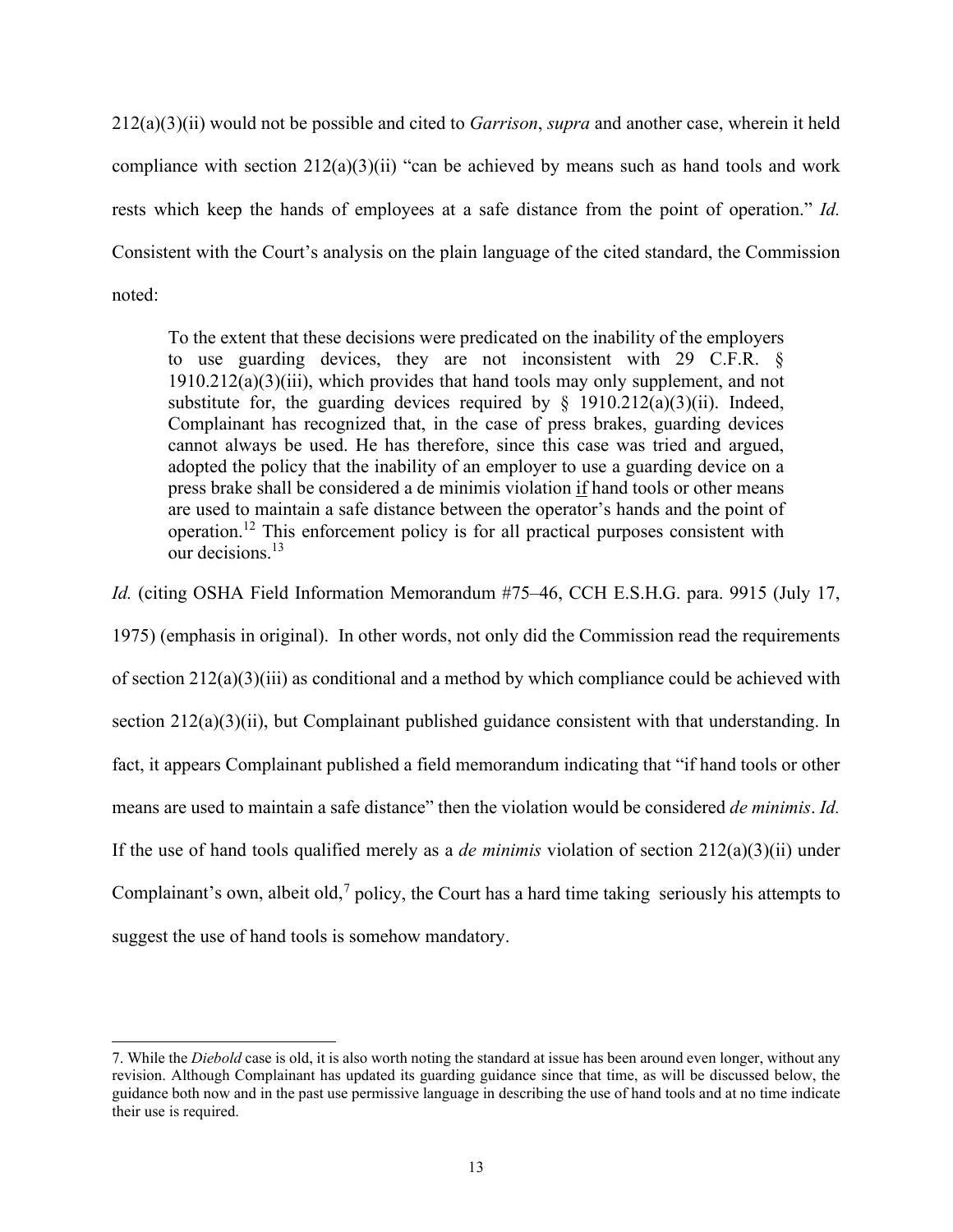In *Southern Hens, Inc.*, a case hotly debated by both parties, OSHA visited a poultry processing plant after a woman suffered a severe injury on a rotating machine while attempting to clean it. *Southern Hens, Inc.*, 930 F.3d 667. During the inspection that followed, the CSHO observed another employee cleaning an unguarded conveyor with a hand tool and eventually his own hands. *Id.* It was this violation that led to the issuance of a citation pursuant to 29 C.F.R. § 1910.212(a)(1) and a discussion of section  $212(a)(3)(iii)$ . Although section  $212(a)(3)(iii)$  was not directly before the court, it nonetheless engaged in a discussion about it because the employee used a tool to clean the unguarded conveyor. The company provided its employees with hand tools to clean up conveyors but did not otherwise supply a guard. The court ultimately held the employer failed to prove the installation of a guard was infeasible and, thus, guarding by distance by using a hand tool was not permissible.

Both parties focus on a single paragraph within the decision to assert their version of the cited standard is the correct one. It reads as follows:

Southern Hens' best authority to the contrary is the OSHA guidance document cited above, but it is not much help. The guidance expresses only qualified approval of guarding by distance: "Operators can use tools to feed work pieces into equipment to keep their hands away from the point of operation, but this should be done only in conjunction with the guards and devices described previously." Occupational Safety & Health Admin., *Safeguarding Equipment*. Also significant is the text of the standard itself, which provides that hand tools, if used, must "permit easy handling of material without the operator placing a hand in the danger zone" and "shall not be in lieu of other guarding required by this section, but can only be used to supplement protection provided." 29 C.F.R.  $\S$  1910.212(a)(3)(iii). Southern Hens' provision of the tool to Hunt satisfied neither condition.

*Id.* at 680-81. Respondent argues the Fifth Circuit's use of the phrase "if used" indicates section  $212(a)(3)(iii)$  is a conditional standard. In other words, it only applies if an employer chooses to use a hand tool to feed and remove stock from a point of operation. Complainant, on the other hand, argues the foregoing passage proposes a choice between guarding by physical guards, by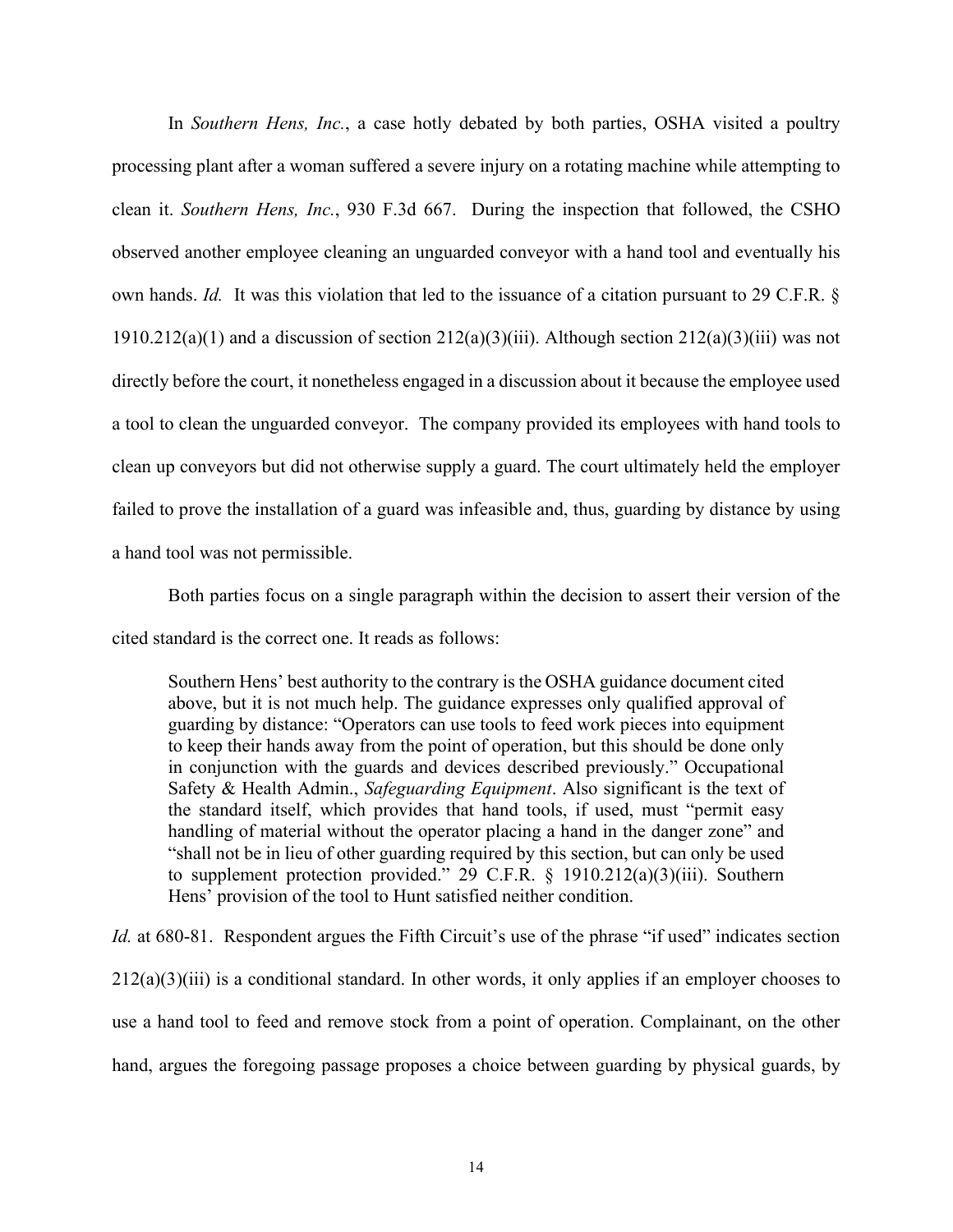distance, or through the use of hand tools, not a choice between using such preventative measures and providing no protection whatsoever.

The Court finds Respondent's reading of the passage is the more sensible one. First, the term "if used" is used specifically in reference to hand tools, not a choice between guarding options.[8](#page-14-0) Second, the court appears to make no distinction between the use of hand tools and the concept of guarding by distance, which the court notes is given explicit approval in Complainant's own guidance document. Third, the court uses the phrase "if used" after discussing Complainant's guidance document, which states, "Operators *can use tools* to feed work pieces into equipment to keep their hands away from the point of operation, but this should only be done in conjunction with the guards and devices described previously." *Id.* (emphasis added). In other words, the court recognized Complainant's own guidance suggests the use of such tools are an *optional* method to comply with sections  $212(a)(1)$  or  $(a)(3)(ii)$  and relied upon that guidance to characterize the requirements of the standard at issue in that case.

Complainant also contends the Commission has ruled section  $212(a)(3)(iii)$  is mandatory in *Gen. Elec. Co.*, 1979 WL 28941 (No. 77-4476, 1979) (ALJ Martin). There are three problems with this case. First, it is not a decision rendered by the Commission and, thus, has no precedential value. Second, the decision was ultimately vacated by the Commission, albeit on different grounds, and thus carries even less weight. Third, the ALJ concludes without analysis that section 212(a)(3)(iii) was intended to be mandatory. Without analysis, ALJ Martin's decision carries little persuasive weight, and the Court refuses Complainant's invitation to rely on it.

Ultimately, the case law cited above – as found by the Fifth Circuit and the Commission and which has been consistent on a chronological timeframe - is in accord with the plain reading

<span id="page-14-0"></span><sup>8.</sup> Even if the phrase "if used" were employed in the manner suggested by Complainant, it would not benefit his case, as it would similarly suggest  $(a)(3)(iii)$  is not mandatory, but merely an option for compliance.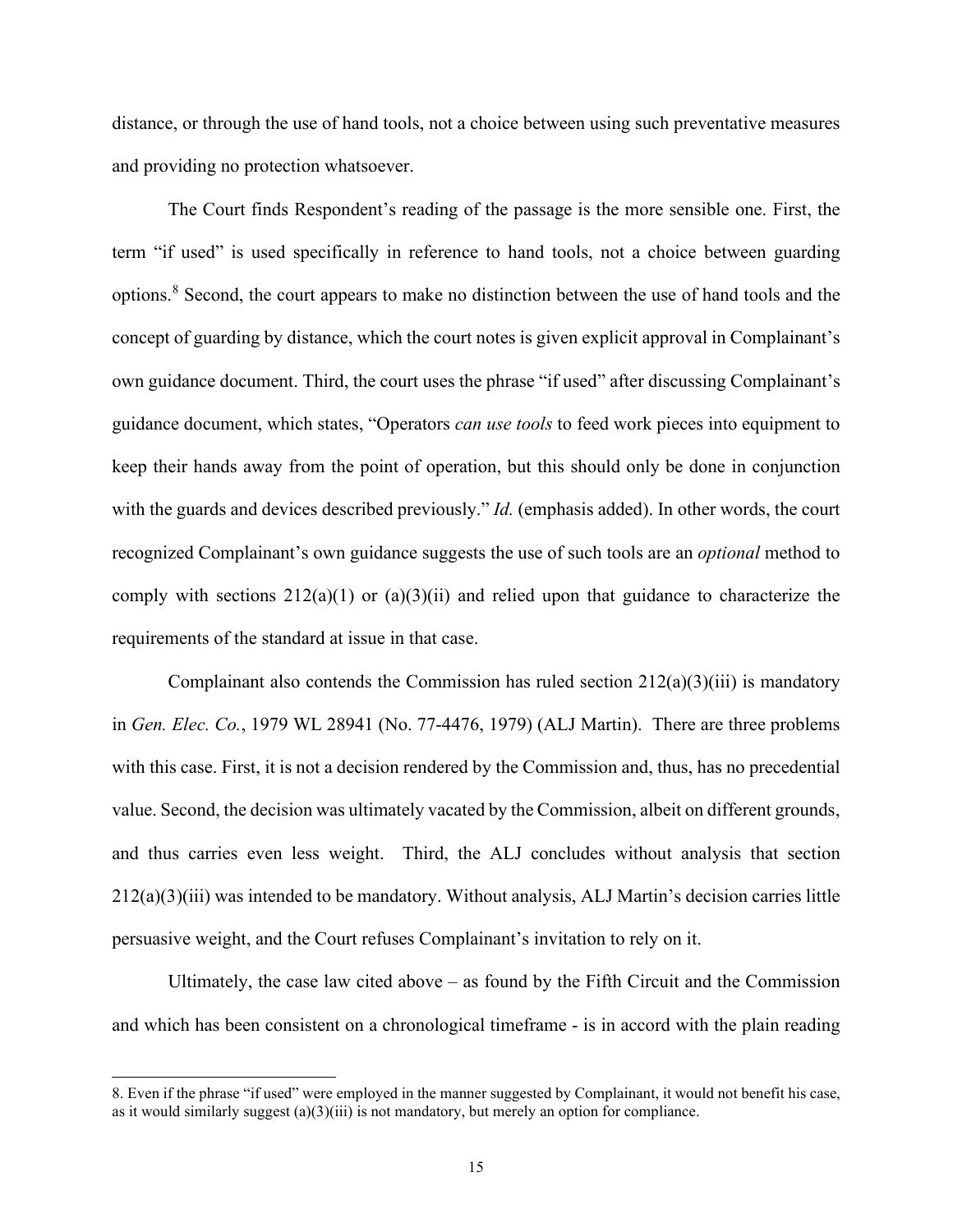of the standard as non-mandatory. Further, that case law is predicated, in no small part, on Complainant's own guidance and interpretations, which further highlight the conditional nature of section  $212(a)(3)(iii)$ . Those guidance and interpretations are discussed in more detail in the next section.

## **iii. Complainant's Prior Guidance and Interpretations**

There are two different documents the parties rely on in support of their motions for summary judgment: a 1977 Interpretive Letter sent to Vincent Biro, the manufacturer of the meatcutting band saw at issue here, and Complainant's guidance document, entitled "Safeguarding Equipment and Protecting Workers from Amputations".<sup>[9](#page-15-0)</sup> Each of them, in varying degrees, supports the plain reading of the cited standard discussed above.

The 1977 Interpretive Letter issued to Vincent Biro was issued in response to Mr. Biro's inquiries about the point of operation requirements on his meat-cutting band saws. Ultimately, OSHA responded that the saws should be governed sections  $212(a)(1)$  and  $(a)(3)(ii)$ .<sup>[10](#page-15-1)</sup> After reviewing one of Biro's saws in operation at a local supermarket, OSHA concluded:

That if during the operation of the bandsaw the safeguards provided by your company with respect to the working portion of the saw blade and the band wheels together with the tension device are used, maintained, and properly adjusted to insure no portion on the saw blade is exposed except the working portion between the bottom of the guide rolls (gage) and the table, it meets the intent of 29 CFR  $1910.212(a)(1)$  and  $(3)(iii)$ .

The Point of Operation Guarding on the Biro Power Meat Cutters (bandsaws), Standard Interpretations, Letter to Vincent Biro (October 11, 1977). Based on OSHA's observations, it determined the saw, with included safeguards, met the intent of sections 212(a)(1) and (3)(iii).

<span id="page-15-1"></span><span id="page-15-0"></span><sup>9.</sup> The guidance cited by the parties is dated 2001; however, there is also a newer version of the document that was produced in 2007. For the most part, these documents are the same, save for the insertion of hyperlinks. 10. OSHA noted woodworking bandsaws are governed by section 213(i); however, it noted because all bandsaws operate in the same manner, a saw that complies with section 213(i) also complies with section 212.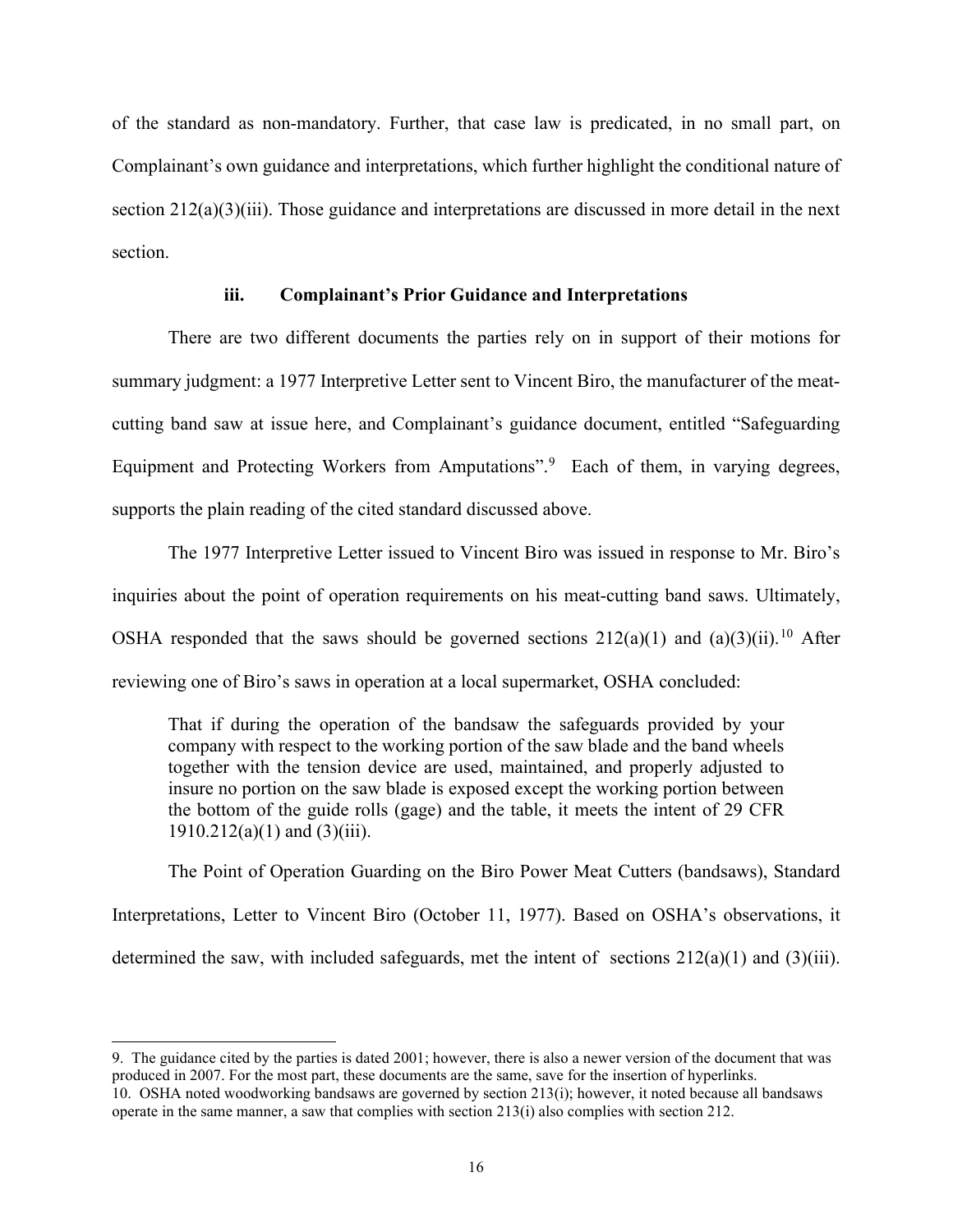First, the Court believes the reference to section 212(3)(iii) is a typo. In the paragraph prior to the one cited above, OSHA was discussing compliance with sections  $212(a)(1)$  and  $212(a)(3)(ii)$ , which are the primary guarding standards under section 212. The reference to section 212(a)(3)(iii) in this context does not make sense, especially since the original request was about point of operation guarding, which is governed both by sections  $212(a)(1)$  and  $212(a)(3)(ii)$ . Second, OSHA's conclusion regarding the sufficiency of the saw is incomplete, as there is no discussion as to the specific safeguards the Biro saw employed to protect against point of operation injuries.<sup>[11](#page-16-0)</sup> Thus, this letter was of little assistance in ascertaining how Complainant historically interpreted section  $212(a)(3)(iii)$ .

The Safeguarding Equipment guidance, however, illustrated quite clearly how Complainant viewed the "requirements" of section  $212(a)(3)(iii)$ . After a thorough discussion of primary safeguarding methods, the guidance document goes on to discuss "other ways" to safeguard machines, including "guarding by location or distance and by feeding methods that prevent operator access to the point of operation." Safeguarding Equipment and Protecting Workers from Amputations, OSHA 3170 (2001). Under the rubric of Safeguarding by Feeding Methods, the guidance answers the question, "Can Workers use Hand-Feeding Tools?" *Id.* The answer: "Operators *can* use tools to feed work pieces into equipment to keep their hands away from the point of operation, but this should be done only in conjunction with the guards and devices described previously." *Id.* (emphasis added). In addition, the guidance also states such tools should be stored near the machine to "encourage" their use. *Id.* There is no mandate indicated in the

<span id="page-16-0"></span><sup>11.</sup> That said, as will be discussed in the final section on whether the standard was violated, the Court believes it is likely the OSHA representatives observed the attached push guard being used to hold the meat in place. In that respect there was no need to discuss section  $212(a)(3)(iii)$ , because OSHA determined the push guard was, in fact, a guard rather than a hand tool as described in section  $212(a)(3)(iii)$ .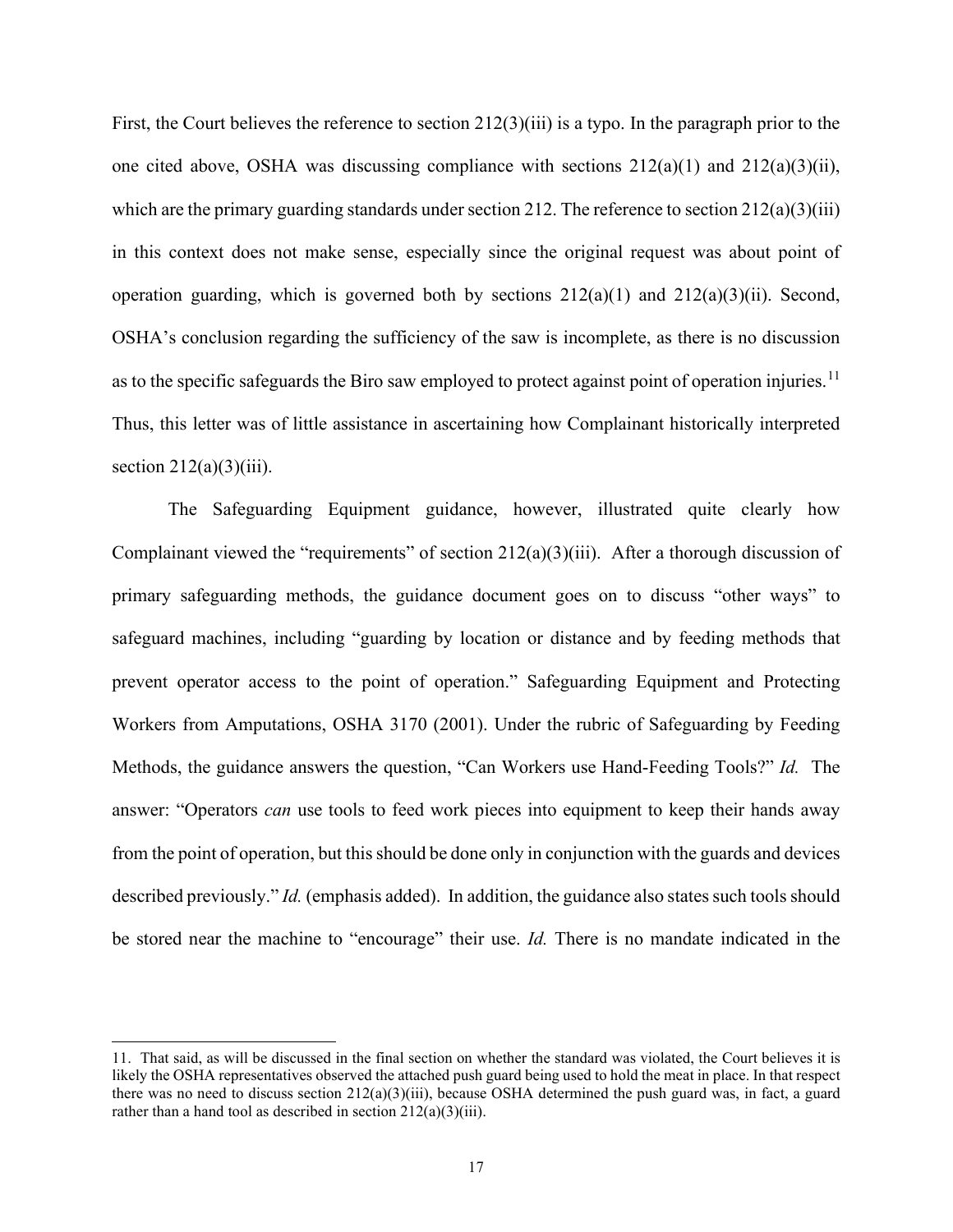guidance; only permission to use hand tools as an option and a prohibition against their use as the sole means of protection.

A review of Complainant's guidance and interpretive documents indicate there is no requirement to use hand tools in order to comply with section  $212(a)(3)(iii)$ . In fact, the guidance is designed to assist employers with the methods and tools they need to use to comply with the principal guarding requirements, such as  $\S$  1910.212(a)(1), (a)(3)(ii), and many other, more specific guarding requirements under Subpart O. The fact the Safeguarding guidance document was relied upon by the Commission and circuit court, as in *Diebold* and *Southern Hens*, suggests this understanding of the standard is not only the correct one, but also one Complainant has previously relied on. In addition to the foregoing, the guidance document and interpretive letter also serve an additional purpose: illustrating the piece of equipment Complainant is here characterizing as a hand-feeding tool is, in fact, a guard.

#### **iv. The "Hand tool" is Actually a Guard**

Separate and apart from the dispute over whether section  $212(a)(3)(iii)$  requires the use of hand tools in situations such as this, the Court is somewhat confused by Complainant's insistence the piece of equipment at the center of this dispute is a hand tool. The 'tool' at issue is an adjustable plate that can be used to hold meat in place on a portion of the table that slides past the band saw, allowing the meat to be sliced at a predetermined width. *See Secretary's Motion for Summary Judgment* at 28. The plate, as shown in the photo, is attached to the table and creates a barrier between the employee's hand and the point of operation of the band saw while cutting (assuming it is used). *Id.* Because the Court finds the push plate is a guard instead of a hand tool, the Court finds this serves as an alternative basis upon which judgment should be granted as a matter of law.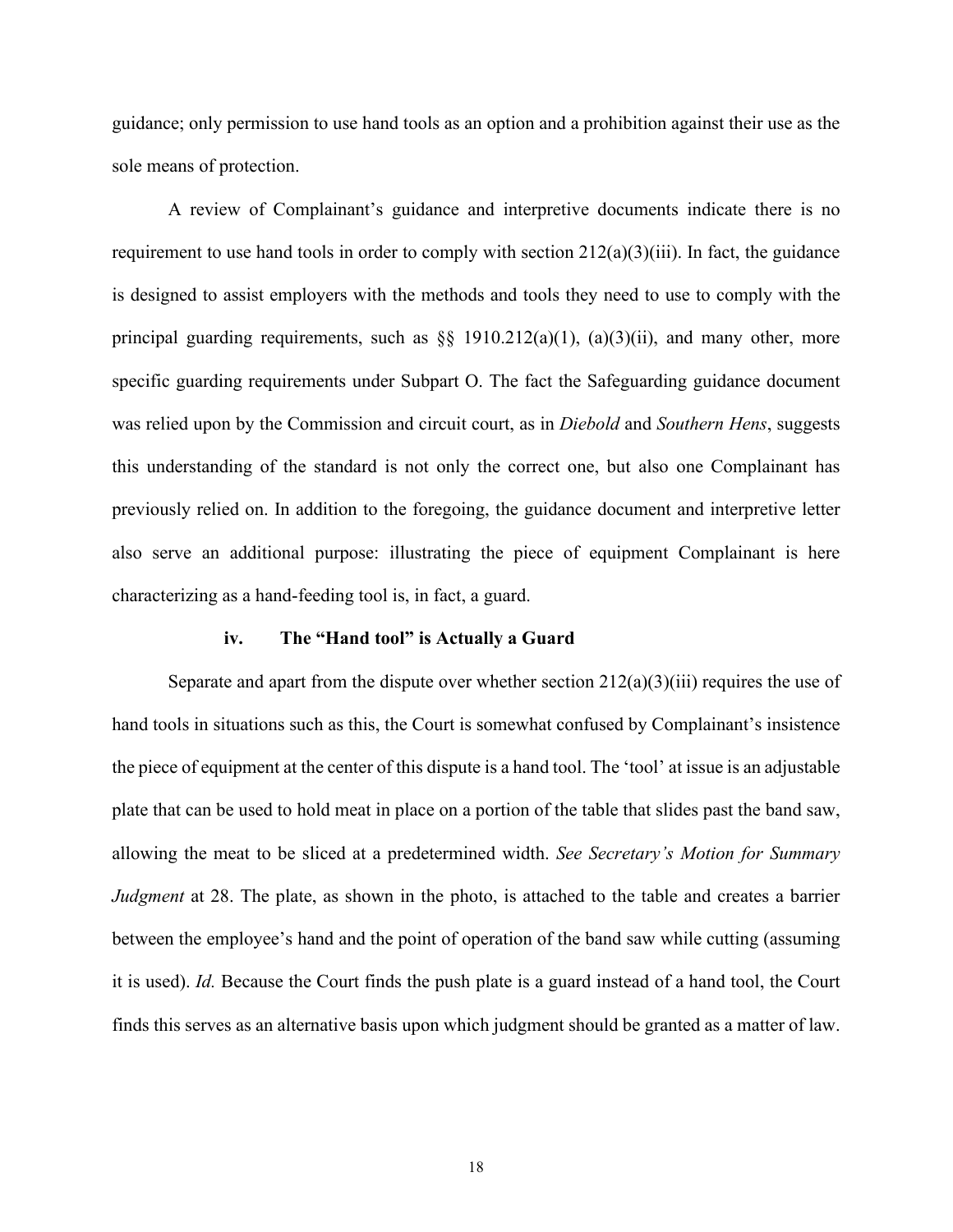Both the terms "guard" and "hand feeding tool" are defined terms. *See* 29 C.F.R. § 1910.211. A guard is defined as "a barrier that prevents entry of the operator's hands or fingers into the point of operation." *Id.* § 1910.211(d)(32). A hand feeding tool, on the other hand, means "any handheld tool designed for placing or removing material or parts to be processed within or from the point of operation." *Id.* § 1910.211(d)(38). This understanding is reiterated in Complainant's guidance, "Safeguarding Equipment and Protecting Workers from Amputations". In fact, the guidance document not only discusses the purpose of a guard vis-à-vis a hand feeding tool, it also provides illustrations that clearly indicate what is a guard and what is a hand feeding tool. The following images from the guidance document are illustrative:







Comparing the foregoing images to the picture of the meat-cutting saw at issue in this case, the Court is even more convinced section  $212(a)(3)(iii)$  does not apply to the 'tool' that is the subject of this case. Figure 39 shows a meat-cutting saw that is basically the same as the one at issue in this case. The labels affixed to that figure show the guidance published by Complainant refers to the 'tool' as a 'pushing guard'. This makes perfect sense because the definition of 'guard' refers to "a barrier that prevents entry of the operator's hands or fingers into the point of operation." 29

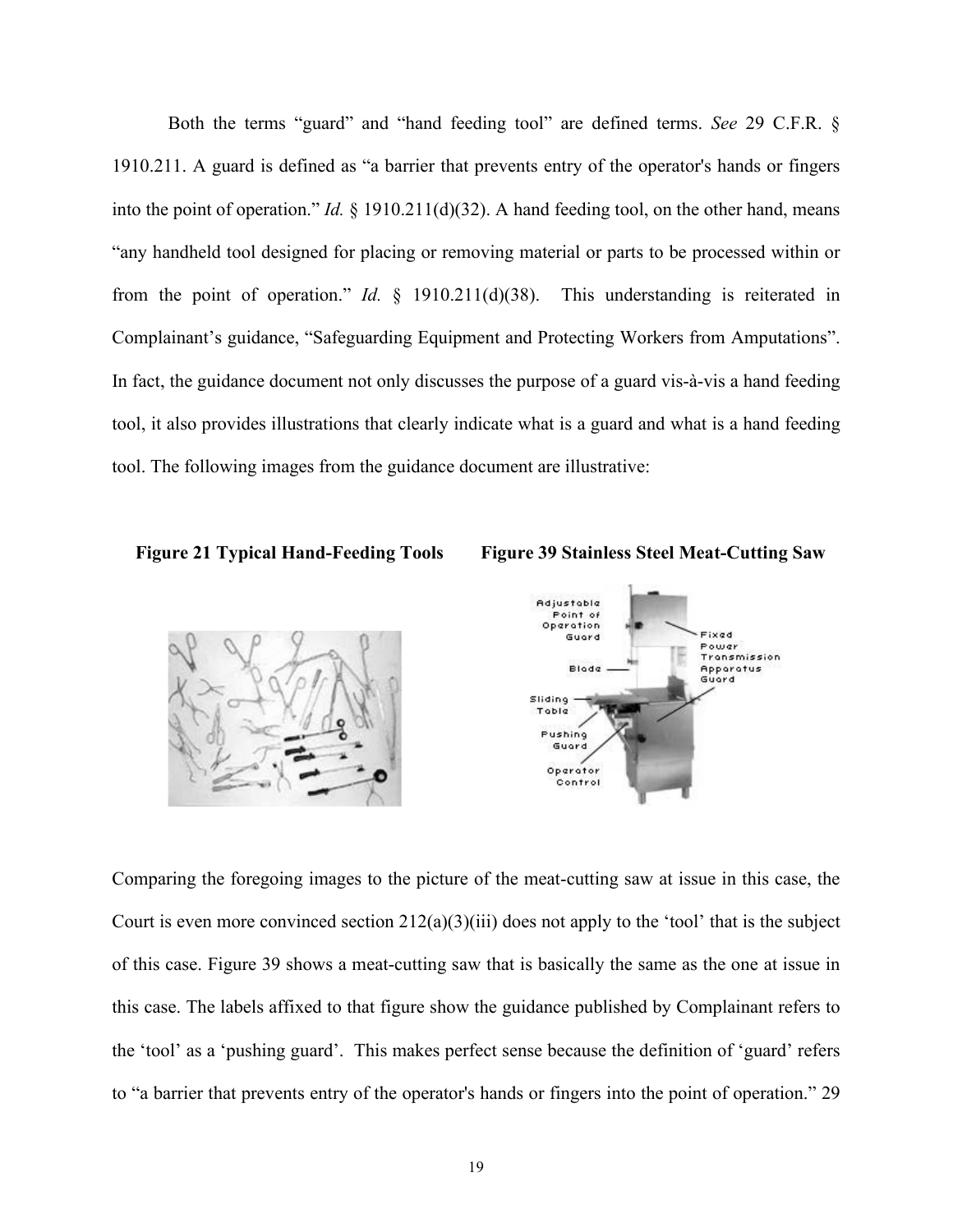C.F.R. § 1910.211(d)(32). Not only does the push guard provide a barrier that, if used properly, prevents entry of the operator's hands into the saw, but it is also "affixed to the machine" as required by 29 C.F.R. § 1910.212(a)(2).

 On the other hand, Figure 21, which provides an illustration of typical hand-feeding tools, shows a bunch of hand-held clamps, tweezers, and other instruments that are neither barriers nor affixed to the machine in the same manner as the pushing guard shown on page 28 of Complainant's Motion for Summary Judgment. Those tools are clearly designed to be held by the operator of the machine and, by their appearance, show exactly why the language of section  $212(a)(3)(iii)$  is concerned with (1) ensuring they are of sufficient size and appropriate shape to ensure the employee's hand does not enter the zone of danger; and (2) why they are, on their own, insufficient to comply with an employer's guarding obligations under section 212.

The Court finds the push guard attached to the meat-cutting saw at issue in this case is a guard, not a special hand tool used to feed or retrieve meat from the point of operation. The parties do not dispute the existence of the push guard, nor do they dispute how it is used. Thus, the Court's determination is one of law, not fact. Because the push guard is not a hand-feeding tool, its use is not governed by section  $212(a)(3)(iii)$ , but is instead governed by sections  $212(a)(3)(ii)$  or  $212(a)(1)$ . On this basis, the Court finds the standard does not apply, nor was it violated, as a matter of law.

#### **V. Conclusion**

The Court's responsibility on a motion for summary judgment is two-fold: (1) determine whether there exists a dispute of material fact, and (2) decide whether the moving party is entitled to judgment as a matter of law. In so deciding, the Court does not weigh the evidence presented;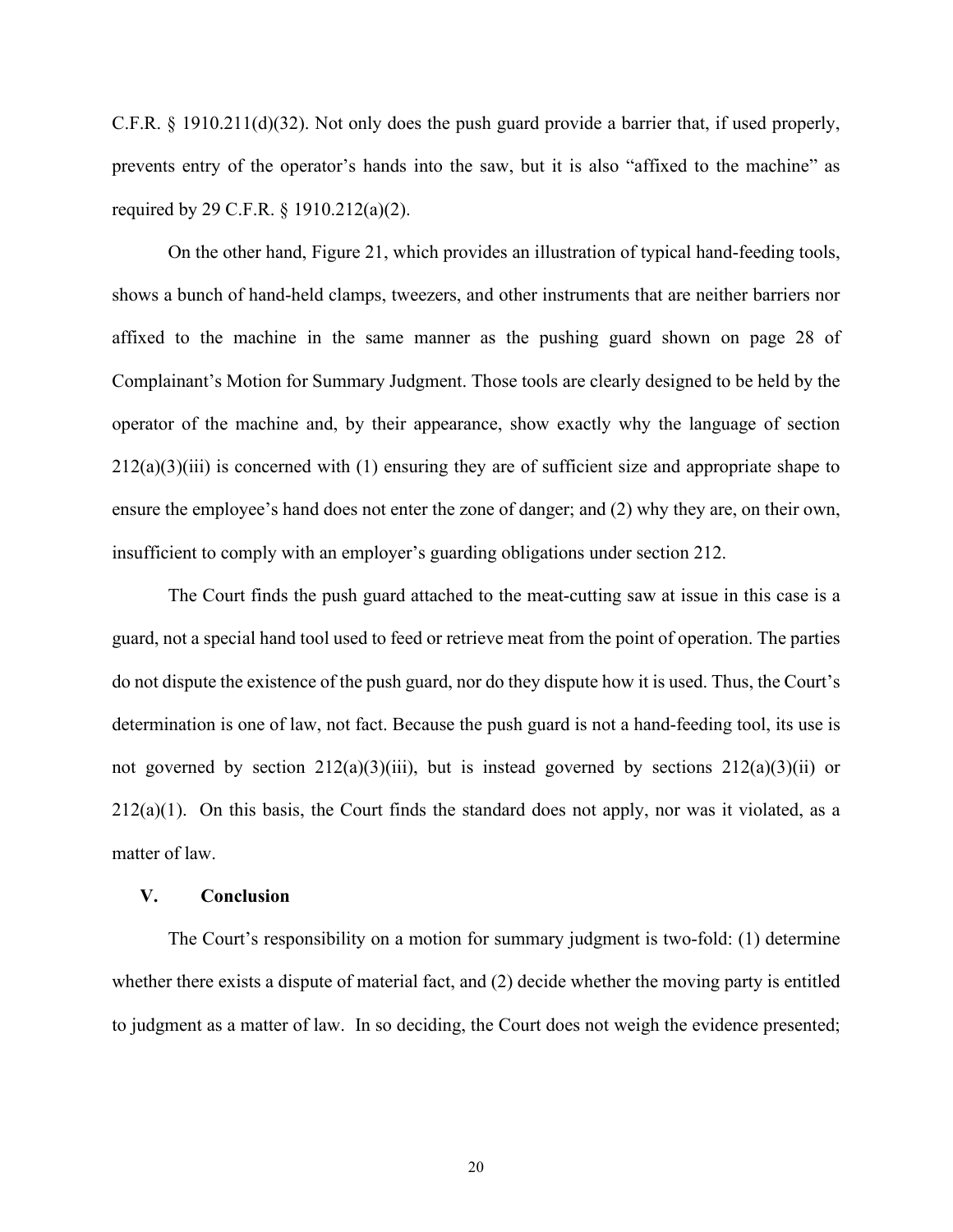it merely determines whether a rational trier of fact could find for the non-moving party. In this case, the Court finds the law dictates the citation be vacated.

Contrary to Complainant's arguments, a determination that section  $212(a)(3)(iii)$  is not mandatory by its own terms does not leave employers with the option to simply not provide guarding or protection. Instead, what is at issue here is whether section  $212(a)(3)(iii)$  is the proper standard by which to hold employers responsible when physical point of operation guards are not feasible. Given Complainant's guidance and interpretations, it appears the appropriate standards to cite are either sections 212(a)(3)(ii) or 212(a)(1). Complainant has determined, when all other options have been exhausted, guarding by distance is appropriate for compliance with sections  $212(a)(3)(ii)$  or  $212(a)(1)$ . One option for achieving compliance would be using a tool that complies with the requirements set forth in section  $212(a)(3)(iii)$  insofar as it is not the only method being used to guard against contact with the point of operation. Such tools allow guarding by distance by placing the employees hand outside of the danger zone and away from the point of operation.

Ultimately, this case was about whether Respondent achieved proper guarding on its band saw, which should have been cited under sections  $212(a)(1)$  or  $212(a)(3)(ii)$ . Had Respondent used hand tools, section  $212(a)(3)(iii)$  would have been applicable insofar as the tool used was insufficient for maintaining proper guarding by distance or if it were being used as the sole means of protection from the danger zone. As noted by Complainant, nearly every other moving part on Respondent's saw that could feasibly be guarded was guarded. Thus, the remaining question was how to complete the guard, not whether the hand tool (that should have been used) complied with the requirements supplied by section  $212(a)(3)(iii)$ .